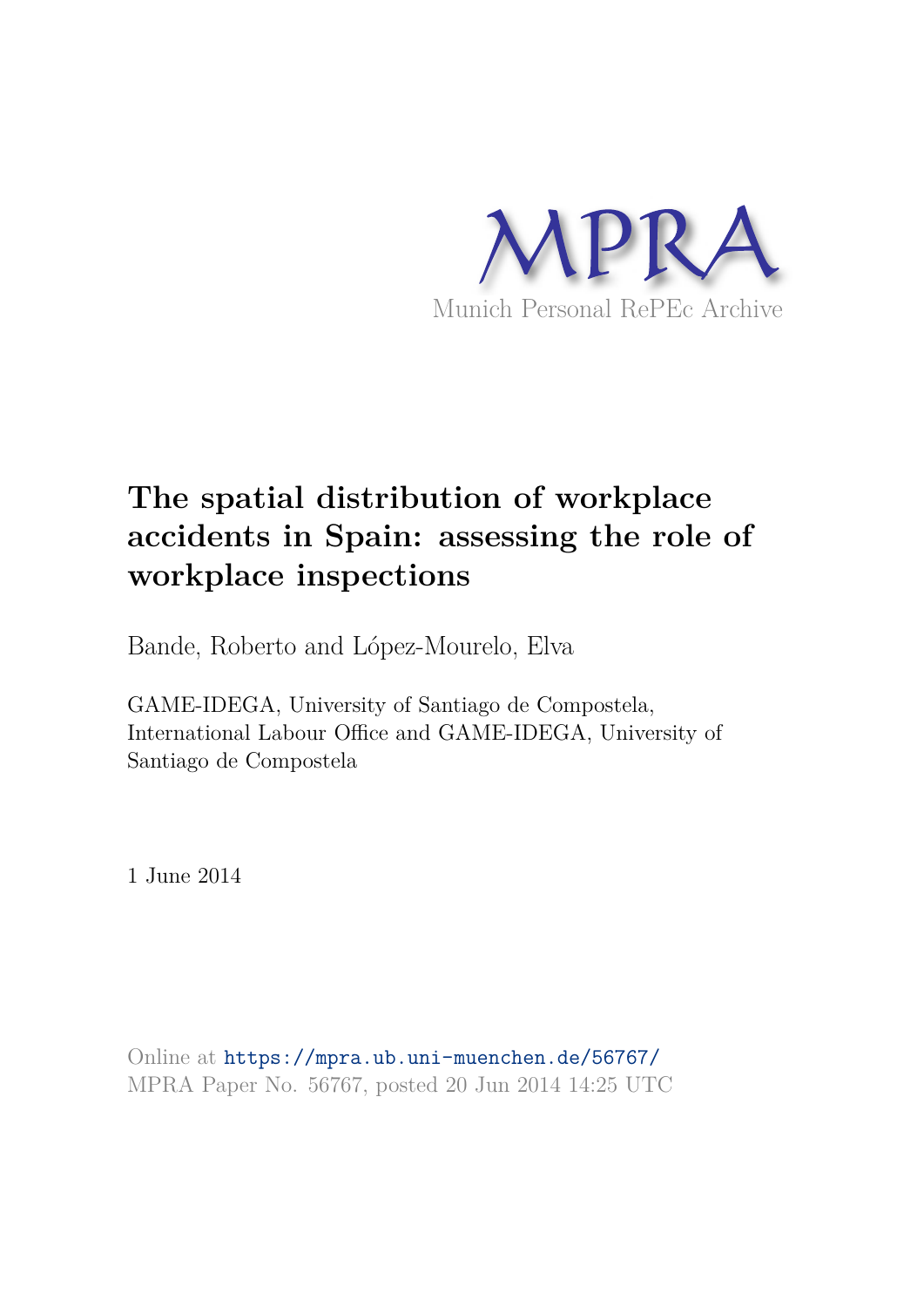# **The spatial distribution of workplace accidents in Spain: assessing the role of workplace inspections**

 ${\bf R}$ oberto Bande $^{\lozenge}$  and Elva López-Mourelo $^{\nabla}$ 

## **June, 2014**

#### **Abstract**

This paper analyses the spatial distribution of workplace accidents in Spain and analyses the role of economic and institutional variables in this geographical outcome. After estimating an econometric model that explains regional variation in job accidents incidence, we compute conditional regional distributions of workplace accidents under the assumption of no regional variation in workplace inspections. Results show that much of the regional differences in severe and fatal accidents are explained by different inspection intensities. This calls for a regional homogenization of the inspection activities, in contrast to the current situation.

**Keywords:** workplace accidents, Spanish regions, workplace inspections **JEL Codes: J81** 

 $\degree$  GAME-IDEGA, University of Santiago de Compostela, e-mail: roberto.bande@usc.es. Corresponding author. Address: Department of Economics, Faculty of Economics and Business Administration. Avenida do Burgo s/n. 15782 Santiago de Compostela, A Coruña, Spain. Phone: +34 881 811 666. Fax: +34 981 547 134.

 $\sqrt{\ }$  International Labour Office and GAME-IDEGA, University of Santiago de Compostela. E-mail: lopezmourelo@ilo.org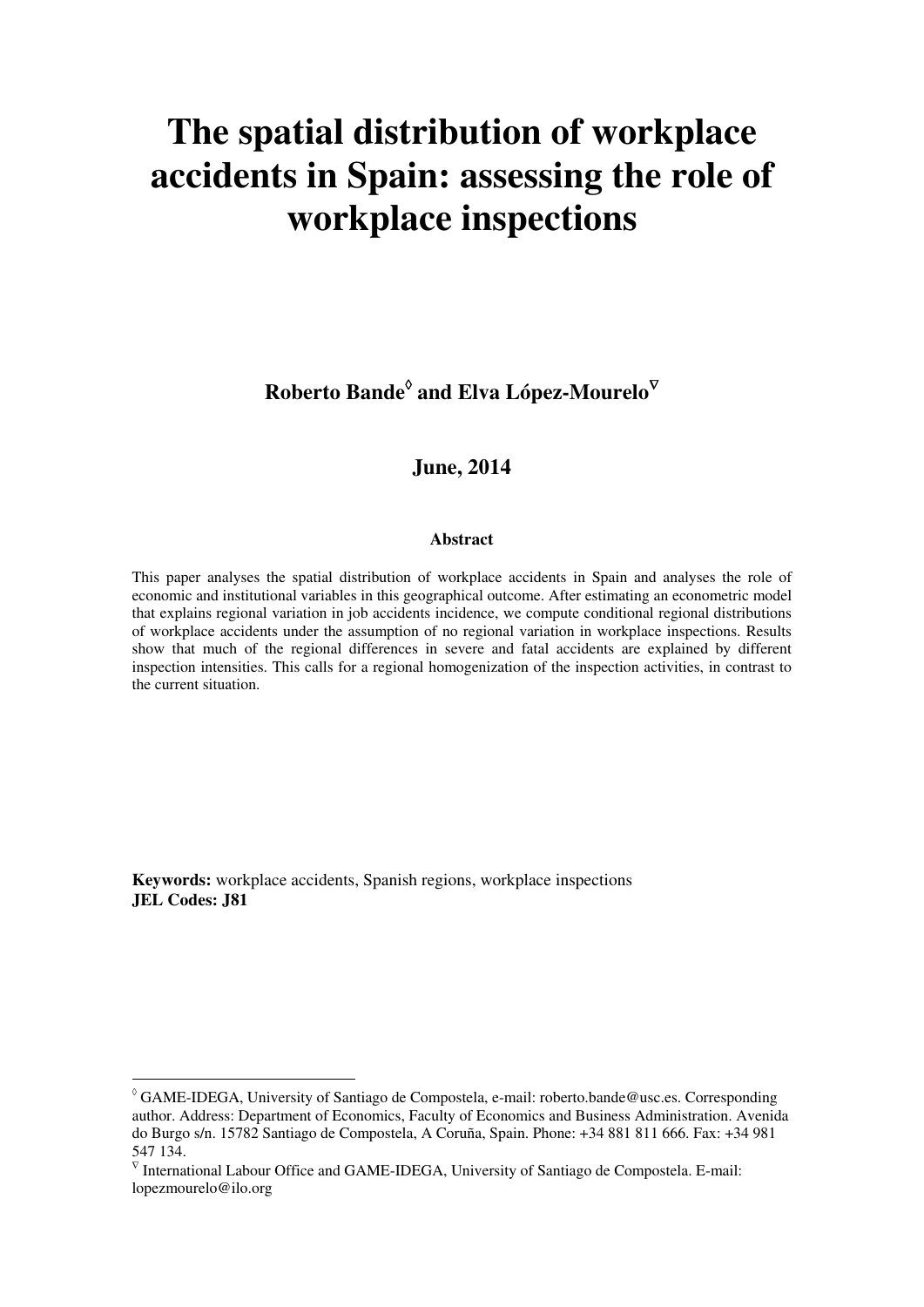#### **1.- Introduction**

In spite of the intense process of economic growth and employment creation that the Spanish economy experienced during the 90's and the first decade of the current century, which allowed a convergence in key labour market figures towards European average, there exists an important dimension in which this process was far from satisfactory: the very high incidence of workplace accidents. According to data from the International Labour Organization, in 2007 the incidence rate of non-fatal accidents in Spain was 57.5 per 1,000 workers – 1.5 and 2.1 times higher than in France and Germany, respectively. Regarding fatal accidents (those with higher economic and social costs), the incidence rate in Spain was of  $3.6$  per  $100,000$  workers  $-0.2$  and  $1.5$ accidents per 100,000 workers more than in France and Germany, respectively. The impact of the global crisis on the labour market in Spain has been much stronger than in most advanced countries. However, the incidence rates of workplace accidents remain high in comparison with other advanced countries. In 2011, the incidence rate of non-fatal accidents in Spain was 35.9 per  $1,000$  workers  $-3.9$  and 2.8 times higher than in Australia and Canada<sup>1</sup>, respectively.

In the Spanish case there is a further characteristic of workplace accidents incidence: a strong geographical component. Data from the *Estadística de Accidentes de Trabajo* (EAT hereafter) published by the Spanish Ministry of Labour show substantial regional differences in the incidence rates. For instance, in 2011, Guadalajara registered the highest incidence rate of minor accidents (48.2 per 1,000 workers), which is 1.8 times greater than in Castellón (26.2 per 1,000 workers), the Spanish province with the lowest incidence. If we consider the severe and fatal accidents the differences are even greater. In fact, with 0.8 severe and fatal accidents per 1,000 workers, the incidence of workplace accidents in Soria is 9.4 times higher than in Ávila (0.1), the province with the lowest incidence of such accidents. At the same time, the regional analysis allows to observe that the fact that a region exhibits high incidence in a type of accidents (e.g., non-fatal) does not imply the same high incidence in other type of accidents (e.g., severe and fatal).

The contribution of this paper is threefold. First, we provide a first approach to the economic analysis of workplace accidents from a spatial perspective in Spain. Specifically, we are interested in identifying through descriptive statistical techniques potential spatial patterns in the incidence of workplace accidents. Moreover, additional information regarding the movements in the relative position of each province within the distribution is also provided. Secondly, we identify the economic and institutional determinants of the incidence rates of the workplace accidents at the provincial level. To do so we estimate by panel data techniques an econometric

<sup>&</sup>lt;sup>1</sup> Australia and Canada are the only two advanced economies with recent available data on occupational injuries.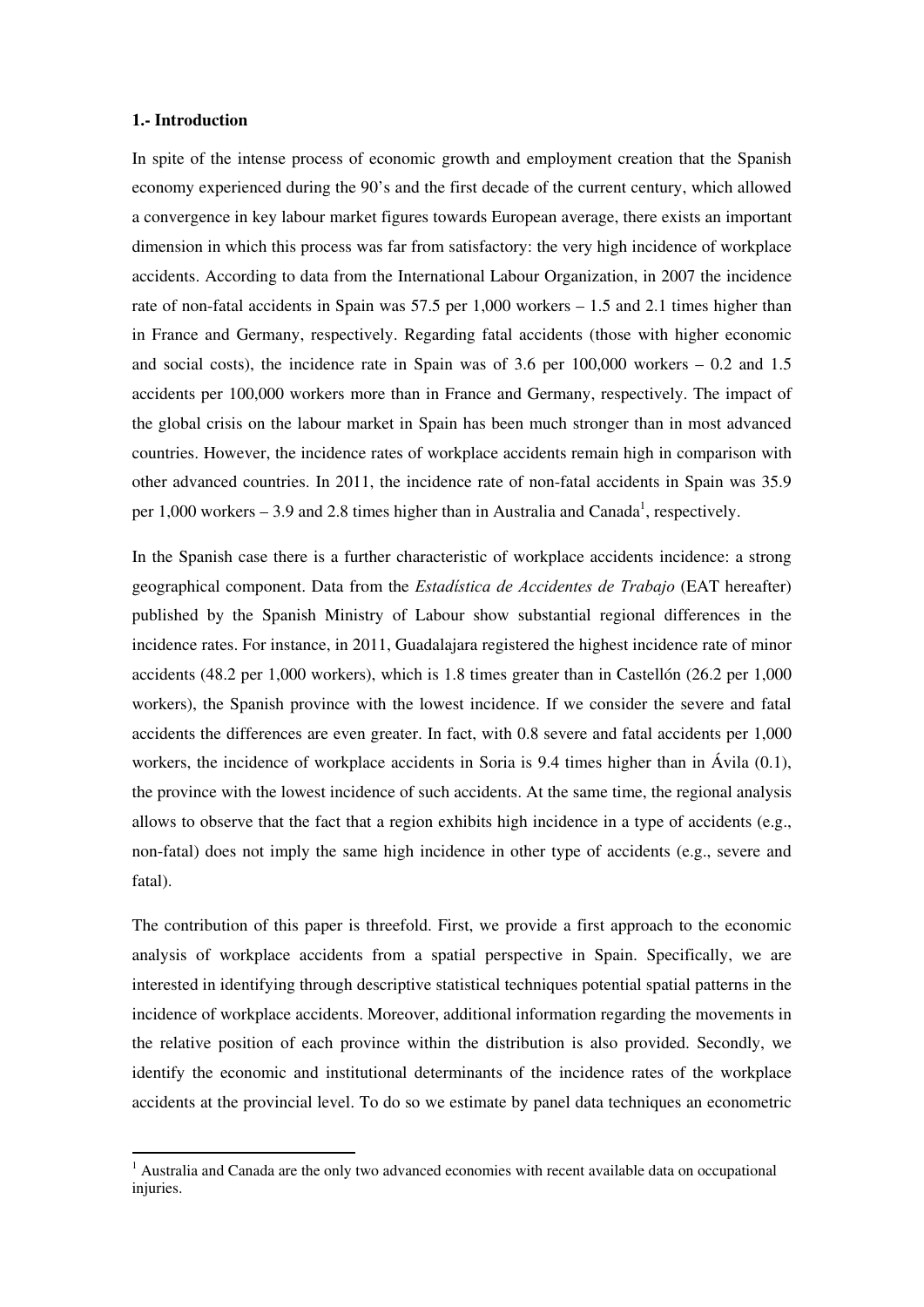model that explains the incidence rates of workplace accidents based on a set of explanatory variables, which include both labour market variables and a set of variables that proxy the efforts developed by the authorities to avoid job accidents, basically through on-the-workplace inspections. Finally, the effect of these two sets of variables on the characteristics of the geographical distribution of workplace accidents in Spain is analysed. In order to assess the extent to which the features observed in the spatial distribution of the workplace accidents can be explained by variables potentially affecting the incidence of workplace accidents, we follow the methodology applied by López-Bazo et al. (2005) to study the distribution of unemployment rates in Spain.

The existing literature has studied workplace accidents from many different perspectives. The evaluation of job safety programs (see inter alia Viscusi, 1979, 1986; McCaffrey, 1983; Curington, 1986; Lanoie, 1992; Gray and Scholz, 1993), the influence of asymmetric information on reporting rates through a moral hazard perspective (see for instance Butler and Worral, 1991; Butler et al., 1996; Bolduc et al., 2002) and the effect of the employment contract on job accidents (Amuedo-Dorantes, 2002; Guadalupe, 2003; Hernanz and Toharia, 2006; García-Serrano et al., 2010) are examples of such different approaches. In addition to these studies, another interesting, but to the best of our knowledge less studied, aspect is the geographical distribution of workplace accidents.<sup>2</sup>

A commonplace in the existing literature is that prevention policies and workplace inspections by public job safety agencies are key to reduce the number and severity of accidents. This is especially evident in Spain, where the Workplace Accidents Prevention Act, passed in 1995, established a new legal framework for the prevention of workplace accidents and organised the inspection activities of the Job Safety Agency (*Inspección de Trabajo*). This law was enacted as an attempt to reduce the high incidence of workplace accidents in Spain, and succeeded in reducing the overall figures, even though Spain, as described, remains as one of the developed countries with highest incidence of job accidents. One of the distinguishing features of the Spanish job inspection organisation is that, within a common national legal framework, regional governments can decide on the intensity and type of workplace inspections.<sup>3</sup> Furthermore, these regional decisions can be further fine tuned, given that regions are further divided into provinces, and each provincial branch of the Job Safety Agency has a relatively high degree of

<sup>&</sup>lt;sup>2</sup> In this vein, Corrales Herrero *et al.* (2008) analysed the differences in the duration of absences as a consequence of workplace accidents among Spanish regions. Their results show unreasonably longer durations in the regions situated in the North of Spain.

<sup>3</sup> Spain is politically organised in 17 regional governments (*Comunidades Autónomas*), which have been delegated certain decision areas, as education, health or urban planning, for instance, while others are kept by the national government. The general principle is that the national government establishes the general rules in the delegated matters, and regional governments adapt these rules to meet their citizen's preferences. As regards job safety, the national government ruled the Prevention Act of 1995, and regional governments implemented this policy in their constituencies.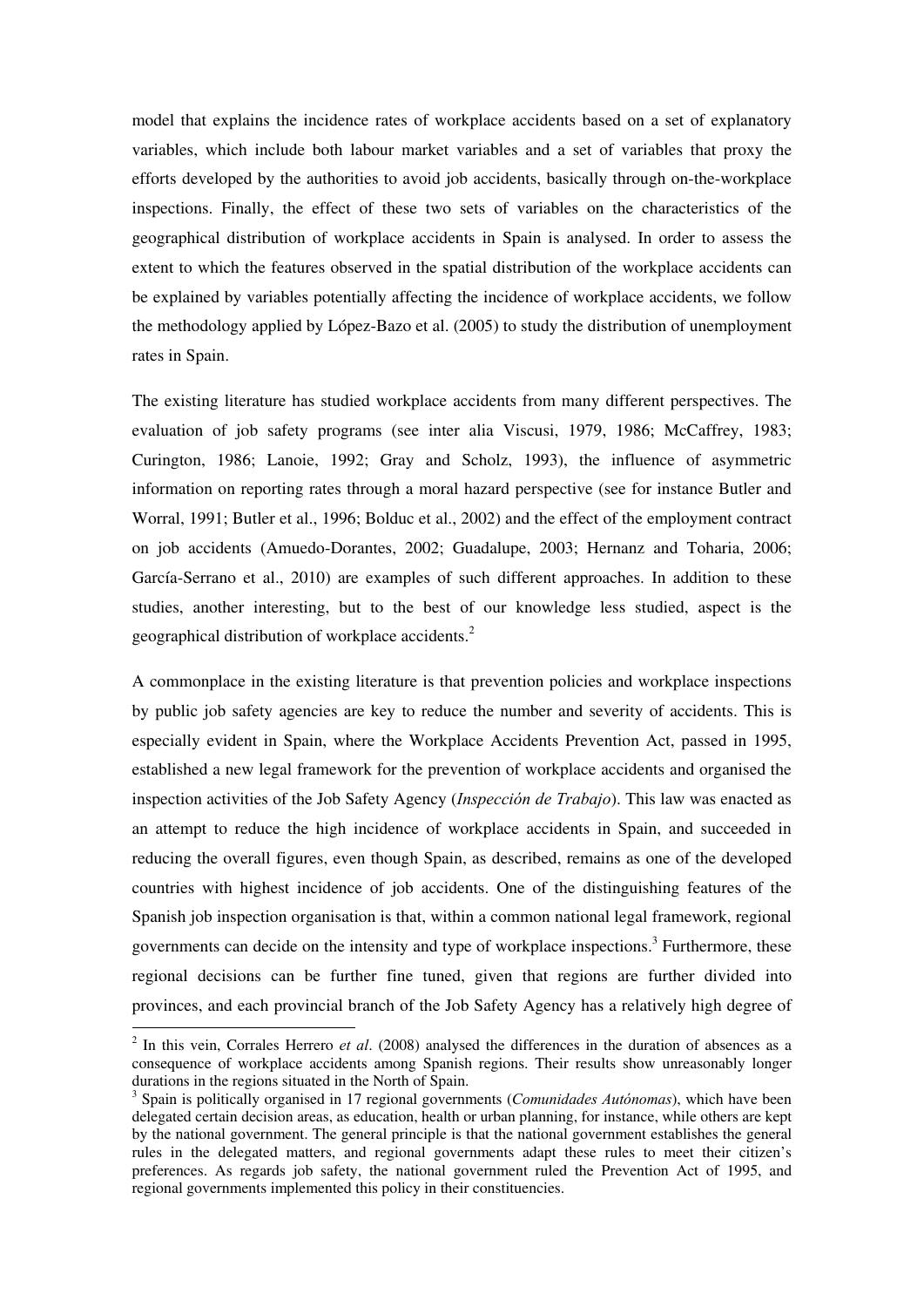discretion in the type and intensity of the inspections. Therefore, the institutional setting is likely to foster spatial differences in the intensity of workplace inspections, and (should these inspections be effective) in the spatial disparities of workplace accidents.

The paper is organized as follows. Section 2 analyses the evolution in the spatial distribution of workplace accidents in Spain between 1995 and 2011. Section 3 provides empirical evidence regarding the determinants of workplace accidents incidence at the regional level in Spain. The fourth section assesses how the geographical distribution of workplace accidents in Spain is explained by variables potentially affecting the incidence of workplace accidents. Finally, Section 5 summarizes the main results and presents the conclusions and the policy implications of our investigation.

#### **2. Workplace accidents in Spain: spatial dynamics**

In this section, we analyse the evolution in the spatial distribution of workplace accidents in Spain. Our key variable will be the provincial incidence rate for workplace accidents. The incidence rate is defined as the number of accidents at work per 1,000 persons in employment. The use of incidence rates instead of the total number of accidents at work allows abstracting from the evolution of total employment. Data on accidents are based on the Spanish Statistics on Accidents at Work (*Estadística de Accidentes de Trabajo* in Spanish, EAT), compiled by the Spanish Ministry of Labour. This database includes all those accidents that take the injured person from the workplace for at least one day (excluding the day when the accident occurred) and after a medical report is issued. We limit our sample to those workers covered by the Social Security General Regime. In order to calculate incidence rates for accidents at work, the reference population is the number of workers covered by the Social Security General Regime.

Our territorial unit of reference is the province, which corresponds to the level 3 of the Nomenclature of Territorial Units for Statistics (NUTS3) of Eurostat. There are 52 Spanish provinces. We have chosen this spatial category because the Spanish Labour and Social Security Inspectorate (*Inspección de Trabajo y Seguridad Social*, ITSS), which is the administrative organisation responsible for controlling and monitoring the Law on the Prevention of Occupational Risks (*Ley de Prevención de Riesgos Laborales*, LPRL) is divided territorially into provinces. Our data runs from 1995 to 2011; 1995 is the year when the Law on the Prevention of Occupational Risks was adopted, $4$  and 2011 is the latest year with full available information.

<sup>&</sup>lt;sup>4</sup> The Law on the Prevention of Occupational Risks was a legislative reaction to the high level of incidence of occupational injuries in the 90's, with a special emphasis on the immediate physical determinants of occupational injuries, such as the manipulation of hazardous materials, body protection, signalling, etc. Moreover, this law changed the general attitude of authorities with respect to workplace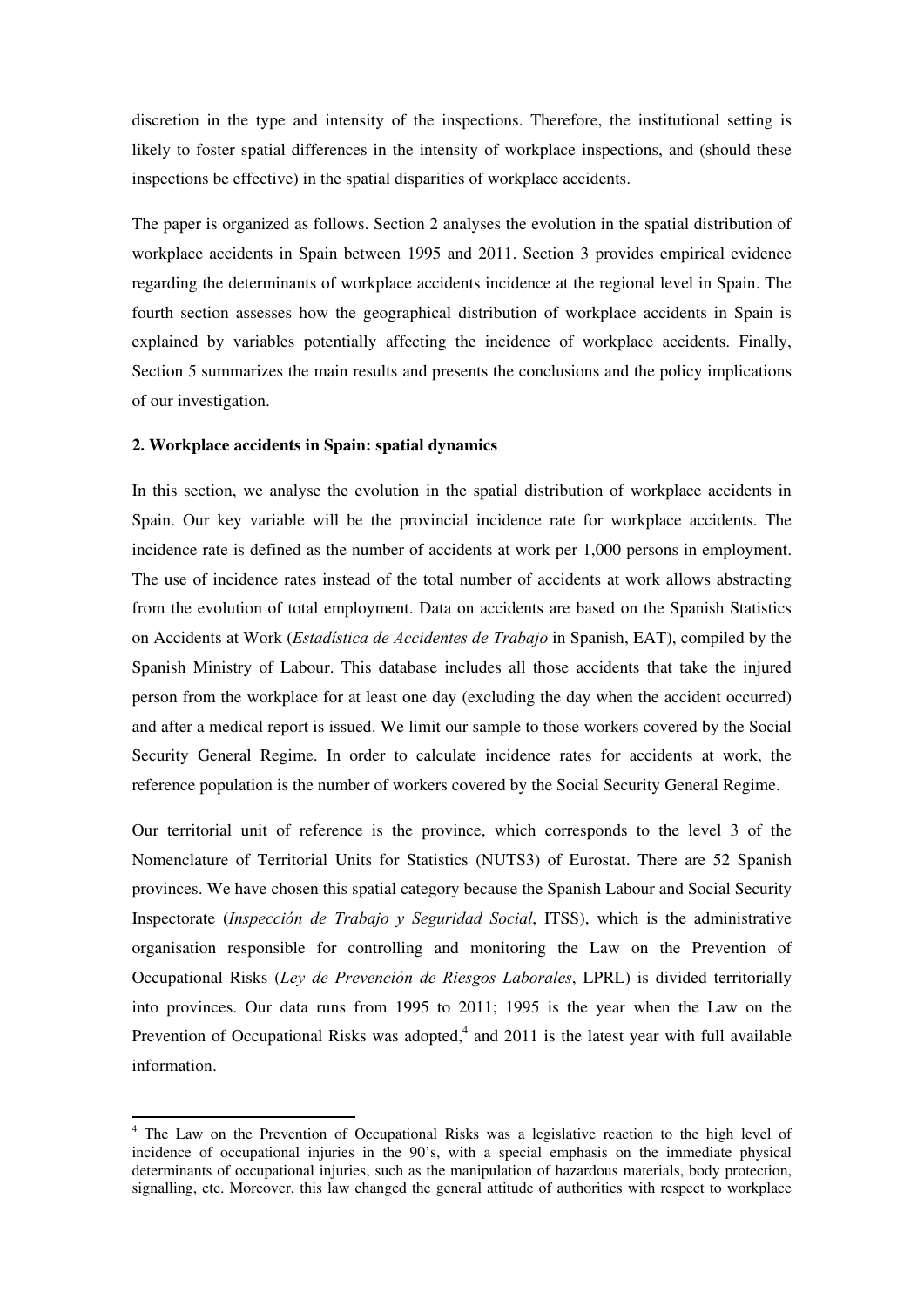Figure 1 shows provincial incidence rates of workplace accidents in 1995 and 2011 by level of severity. This comparison of incidence rates of workplace accidents by province provides a clear picture of the magnitude of the spatial differences. The most recent figures indicate that the incidence rate of minor accidents in Guadalajara (the province with the highest incidence) at 48.2 is 1.8 times greater than in Castellón (26.2), where the incidence of minor accidents is the lowest (Figure 1-Panel A). The differences are even more pronounced when we look at the severe and fatal accidents. In fact, with 0.8 severe and fatal accidents per 1,000 workers, the incidence of workplace accidents in Soria is 9.4 times higher than in Ávila (0.1), the province with the lowest incidence of severe and fatal accidents (Figure 1-Panel B).

The sharp fall in workplace accidents observed between 1995 and 2011 had an uneven impact on the regional disparities. While regional differentials in the incidence of minor accidents decreased, the spatial differences in the incidence of severe and fatal accidents widened. Between 1995 and 2011, both the ratio between the maximum and the minimum value and the ratio between the ninth and the first decile decreased in the case of minor accidents. By contrast, both ratios actually increased in the case of the severe and fatal accidents.

<u> 1989 - Johann Barn, amerikansk politiker (d. 1989)</u> accidents and risk prevention. Indeed, since the Law was passed in 1995, the incidence of workplace accidents has been markedly reduced, especially for the most severe cases.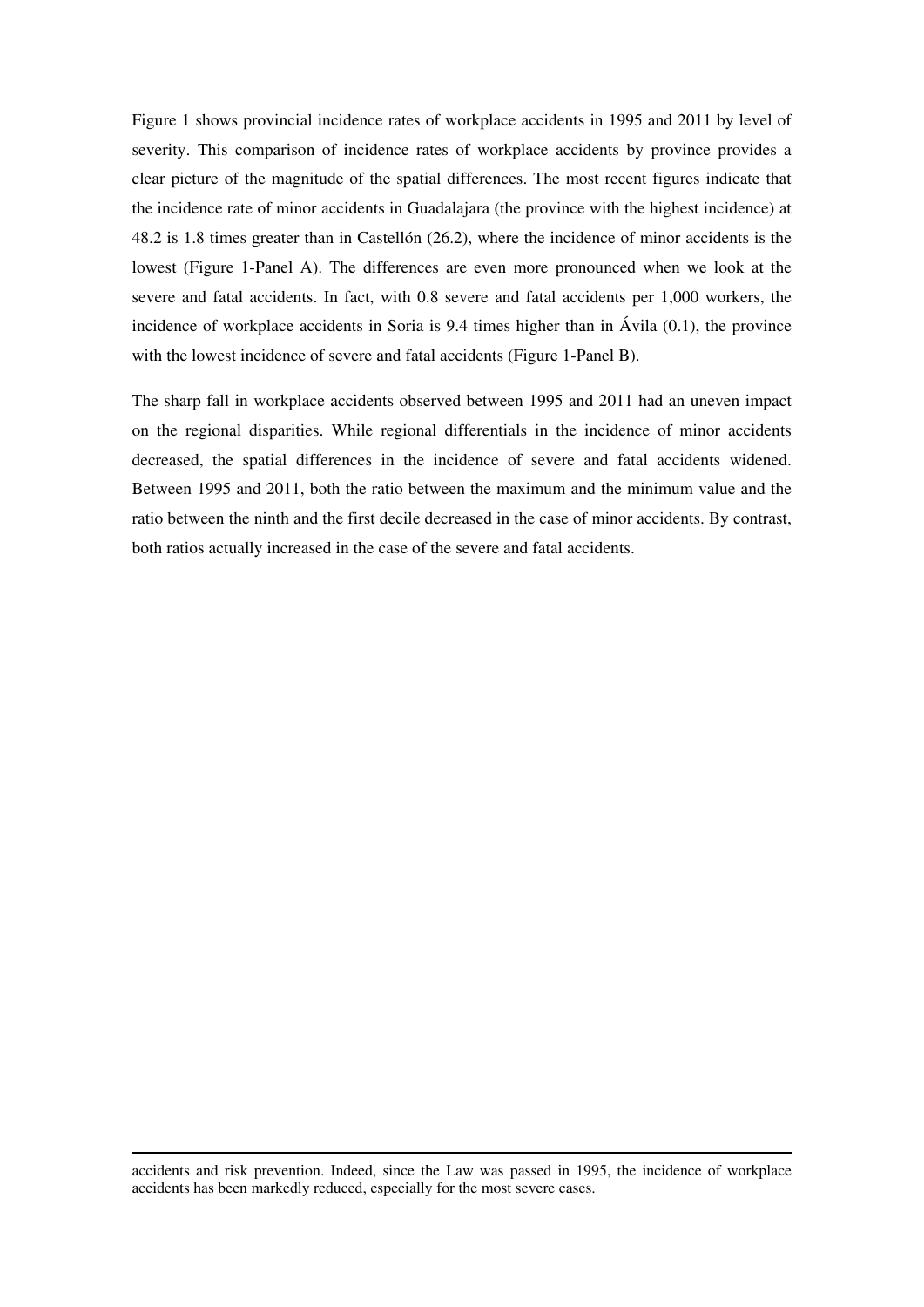#### **Figure 1 Incidence rates of workplace accidents by province, 1995 and 2011**

#### Panel A. Minor accidents



 $30$  $2011 - 1995$ **Nationwide** Standard Maximum Minimum **D9/D1** aggregate  $ratio$ <br> $2.3$ deviation  $2.5$ 1995  $2.6$  $0.8$  $1.2$  $0.5$ 2011  $0.3$  $_{0.1}$  $0.8$  $_{0.1}$  $2.4$  $2.0$  $1.5$  $1.0$  $0.5$  $0.0$ Cáceres<br>Balears, Illes<br>Teruel<br>Sevilla Ourense Palmas, Las<br>Albacete Rioja, La eoxprdig<br>|<br>| gm Madrid Ceuta Segovia Bizkaia Álava Burgos Girona **Tenerife** Lleida Melilla Toledo Almería Palencia Córdoba Cuenca Ávila León Cádiz Guadalajara Total Málaga Huesca **Huelva** Granada Asturias arcelona Zaragoza Alicante **Farragona** Badajoz Valladolid Navarra Salamanca Valencia Coruña, A Castellón Murcia **Pontevedra** Cantabria Zamora Jaén

Soria

Panel B. Severe and fatal accidents

Note: The D9/D1 ratio is the ratio between the ninth and the first decile. Source: Author's calculations based on EAT and Ministry of Labour.

Figure 1 already hinted at a decrease in inequality of regional incidence rate of minor accidents and an increase in inequality in the case of severe and fatal accidents. Now, we want to verify this with techniques that allow us more precise conclusions. Figure 2 plots the estimated density function of the distribution of regional incidence rates of workplace accidents relative to the Spanish average incidence rate for 1995 and 2011. Therefore, a value equal to one indicates that the province behaves similarly to the national average, while a value above (below) one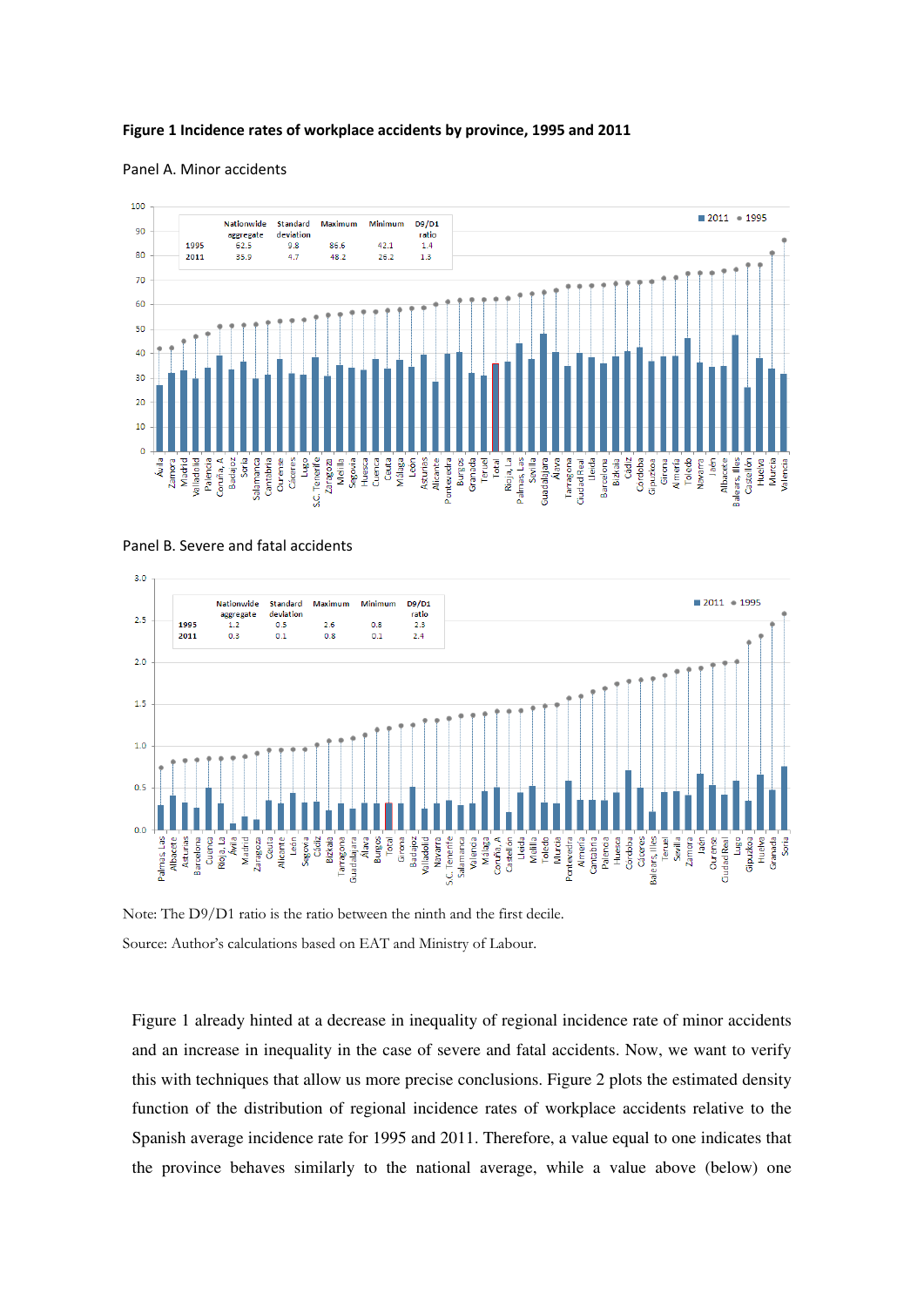indicates that the incidence rate of the province is higher (lower) than the Spanish average incidence rate. Estimates are based on calculations using Gaussian kernel functions . It is well known that the results of density estimations depend on the bandwidth of the kernel. Following Silverman (1986), the optimal bandwidth is estimated by:

$$
\hat{h} = 0.9A n^{-1/5} \tag{1}
$$

where

$$
A = \min(\hat{\sigma}, IQR/1.349) \tag{2}
$$

where  $\sigma$  is the standard deviation and *IQR* the interquartile range of the series.

The results reveal the presence of significant differences in the external shape of the distribution of the relative incidence rates of minor accidents between 1995 and 2011, showing that the initial situation does not remain stable throughout time. In 1995, the shape of the distribution was bimodal, characterised by the existence of a group of regions with values just below the national average and a second group of regions situated just above. However, the probability mass concentrated just above the average increased sharply between 1995 and 2011. In other words, the number of provinces with incidence rates just above the average has increased during the sixteen years considered. As a result, the bimodality observed in 1995 has largely diminished. Simultaneously, there has been a reduction in the distance between the extreme values of the distribution (Figure 2-Panel A).

The distribution of the relative incidence rates of severe and accidents has also undergone several notable changes between 1995 and 2011. First, the slight signs of bimodality already observed in 1995 have clearly increased. In particular, the distribution has gained mass around the national average. Thus, in 2011, there were two clusters of provinces: one around the Spanish average and other group of provinces with incidence rates that are 1.5 times the national average (Figure 2-Panel B).

The results suggest a convergence in the regional incidence rates of minor accidents in Spain to a value just above the national average. By contrast, there seems to have been a trend towards polarization in two groups of regions as regards incidence rates of severe and fatal accidents. However, the analysis does not provide any information regarding the movements in the relative position of each province within the distribution. In order to identify these dynamics, we carry out two further exercises: we first estimate the transition matrices, and next we estimate stochastic kernels for the regional distribution of relative incidence rates of workplace accidents over the period under analysis.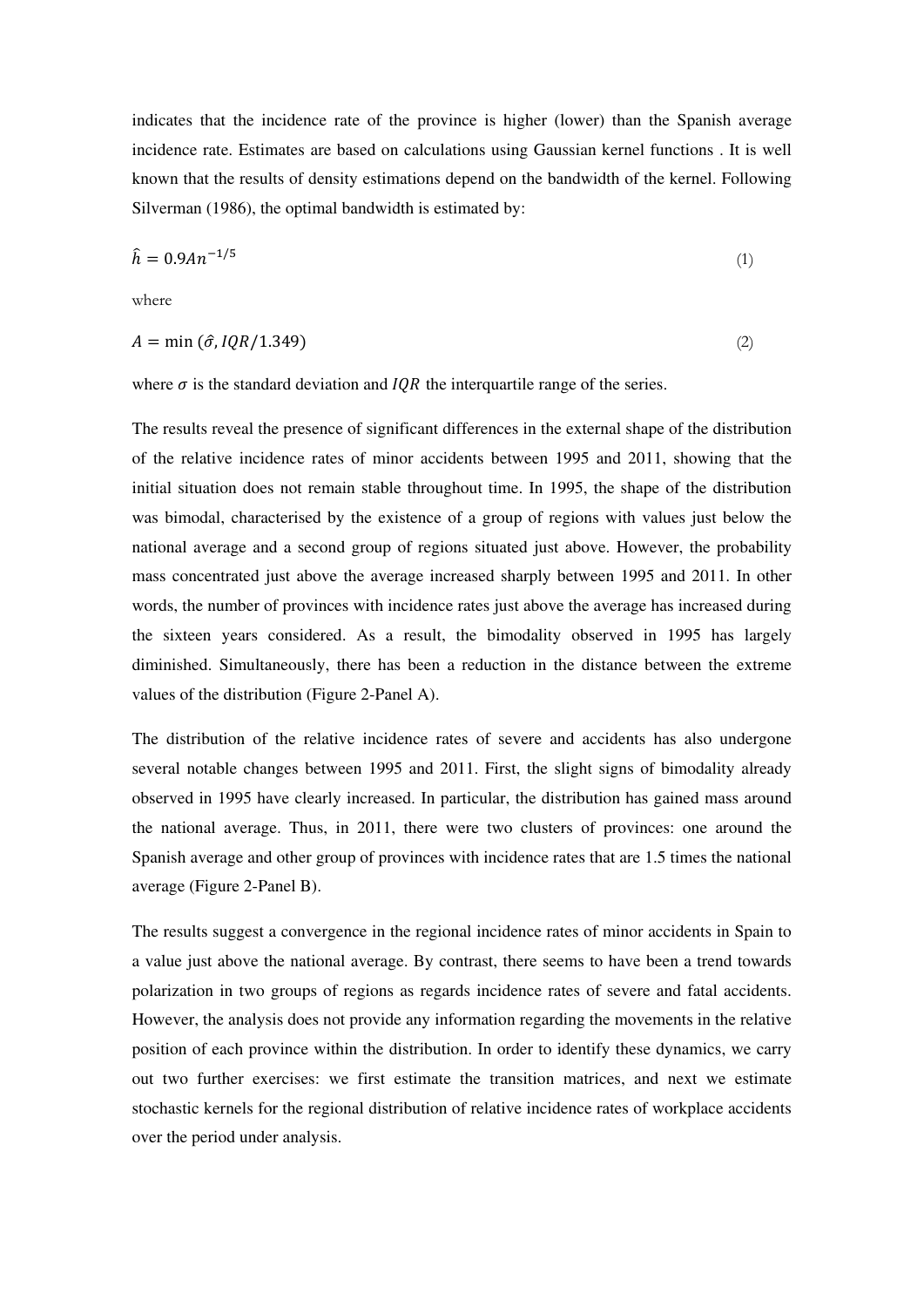## **Figure 2. Estimated density functions of provincial differences in incidence rates of workplace accidents**





Panel B. Severe and fatal accidents



Note: Gaussian kernel with bandwidth according to Silverman (1986). Source: Author's calculations based on EAT and Ministry of Labour.

A transition matrix categorizes the various relative incidence rates of workplace accidents into a manageable number of ranges, and lists these ranges both across the top and down the side of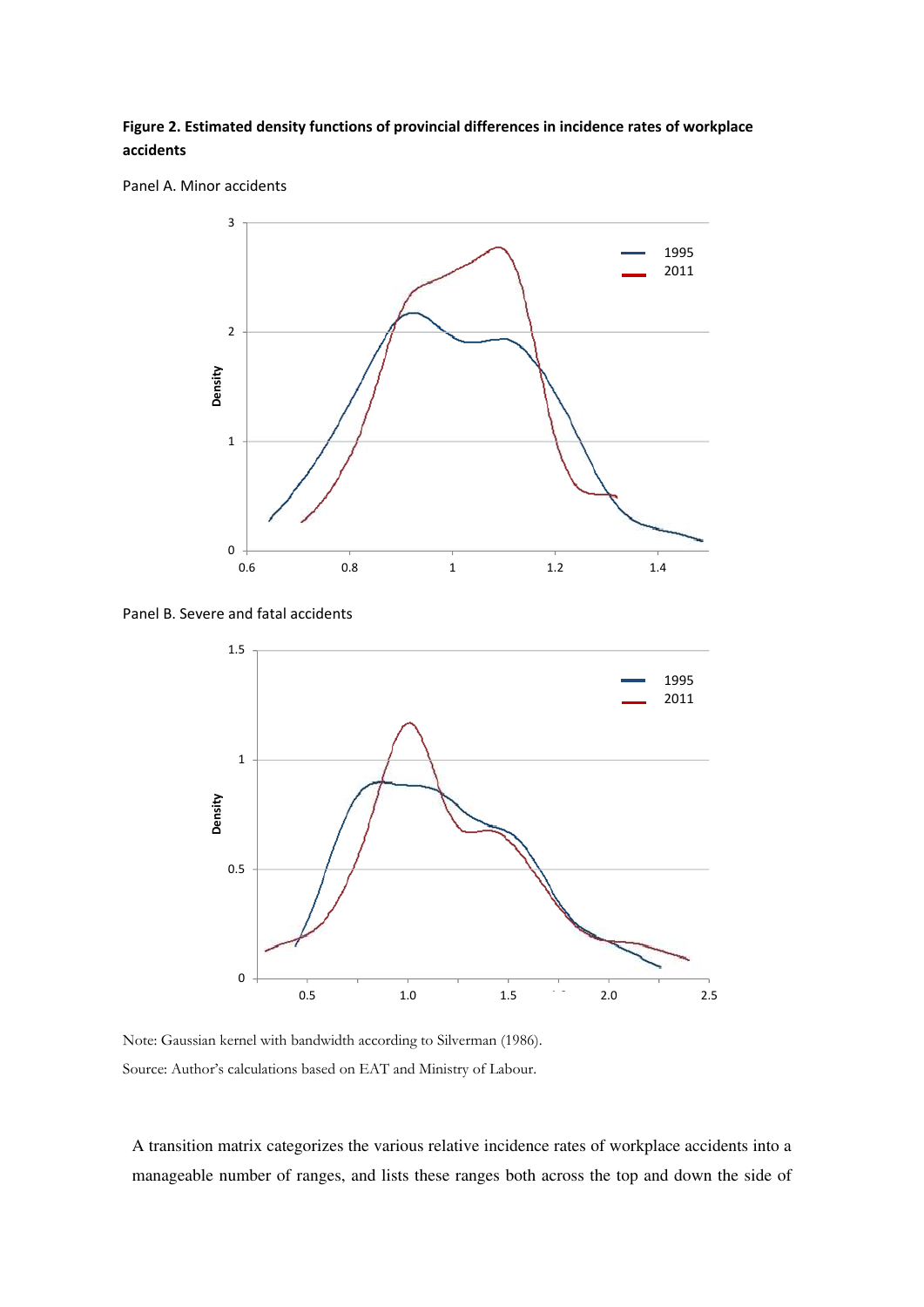the matrix. The number in each cell indicates the probability that a province that had a relative incidence rate in the row range in 1995 changes to a relative incidence rate in the column range in 2011. Therefore, those provinces located in the diagonal remain with a similar relative incidence rate between 1995 and 2011. Cells above the diagonal suggest upward mobility, while cells below the diagonal suggest downward mobility. Of course, every province ends in one column range or another, so the probabilities along each row sum up to 100 per cent. First row and first column show the number of provinces in each of the intervals in 1995 and 2011, respectively.

Table 1 reports the transition probability matrix linking the 1995 and 2011 distribution of Spanish relative incidence rates of minor workplace accidents. We observe a strong degree of mobility throughout the time span studied. Indeed, few provinces show in 2011 the same relative incidence rate than in 1995. More specifically, we observe that the provinces with the lowest and highest incidence rates experienced much greater mobility. By 2011, only 27.3 per cent of the provinces below 0.86 times the national average remained in this range, while 55 per cent of them moved to 0.86 and 1.04 times the national average. Likewise, of the regions with an initial incidence rate above 1.13 times the national average, only 18.2 per cent remained in this interval while 64 per cent moved to between 0.93 and 1.13 times the national average. However, provinces with incidence rates close to the national average experienced much greater persistence – the bulk of the provinces with initial incidence rates between 0.86 and 1.13 times the average ended up in one of the three intervals between 0.86 and 1.13 times the average. Results in Table 1 confirm the convergence to the national average in the incidence rates of minor workplace accidents already observed in Figure 2.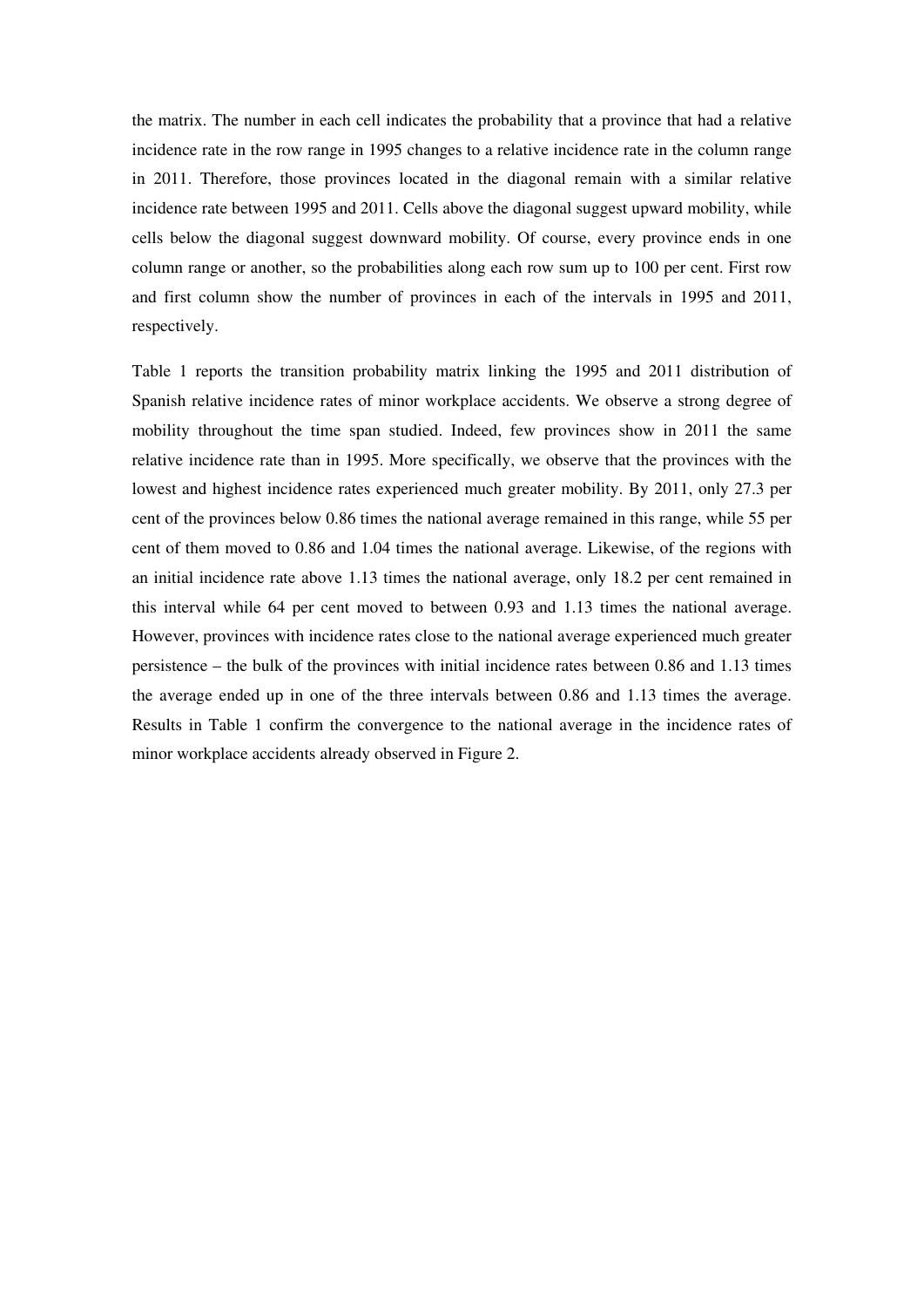|                                        |               |                           | $0.00 - 0.86$ | $0.86 - 0.93$ | $0.93 - 1.04$ | 1.04-1.13 | 1.13-1.40 |
|----------------------------------------|---------------|---------------------------|---------------|---------------|---------------|-----------|-----------|
|                                        |               |                           | $N=5$         | $N=9$         | $N=16$        | $N=14$    | $N=8$     |
| 1995 ranges of relative incidence rate | $0.00 - 0.86$ | $N=1$<br>1                | 27.3          | 27.3          | 27.3          | 18.2      | 0.0       |
|                                        | $0.86 - 0.93$ | $N=9$                     | 0.0           | 33.3          | 44.4          | 22.2      | 0.0       |
|                                        | $0.93 - 1.04$ | $N=1$<br>1                | 9.1           | 18.2          | 18.2          | 36.4      | 18.2      |
|                                        | 1.04-1.13     | $N=1$<br>$\boldsymbol{0}$ | 0.0           | 0.0           | 30.0          | 30.0      | 40.0      |
|                                        | 1.13-1.40     | $N=1$<br>1                | 9.1           | 9.1           | 36.4          | 27.3      | 18.2      |

**Table 1. Transition probability matrix from 1995 to 2011 for relative incidence rates of minor workplace accidents** 

 **2011 ranges of relative incidence rate** 

Source: Author's calculations based on EAT and Ministry of Labour.

Table 2 reports the transition probability matrix for the relative incidence rates of severe and fatal accidents. In this table, we observe two facts. First, most of the provinces with initial incidence rates below 1.51 times the national average ended up between 0.79 and 1.21 times the national average. Second, we see strong persistence among the regions with highest incidence rates: of the regions with an initial incidence rate above 1.51 times the national average, 45.5 per cent remained above 1.51 times the average, while 45.5 per cent moved just one class down. These results confirm the polarization in terms of the incidence of severe and fatal workplace accidents also observed Figure 2.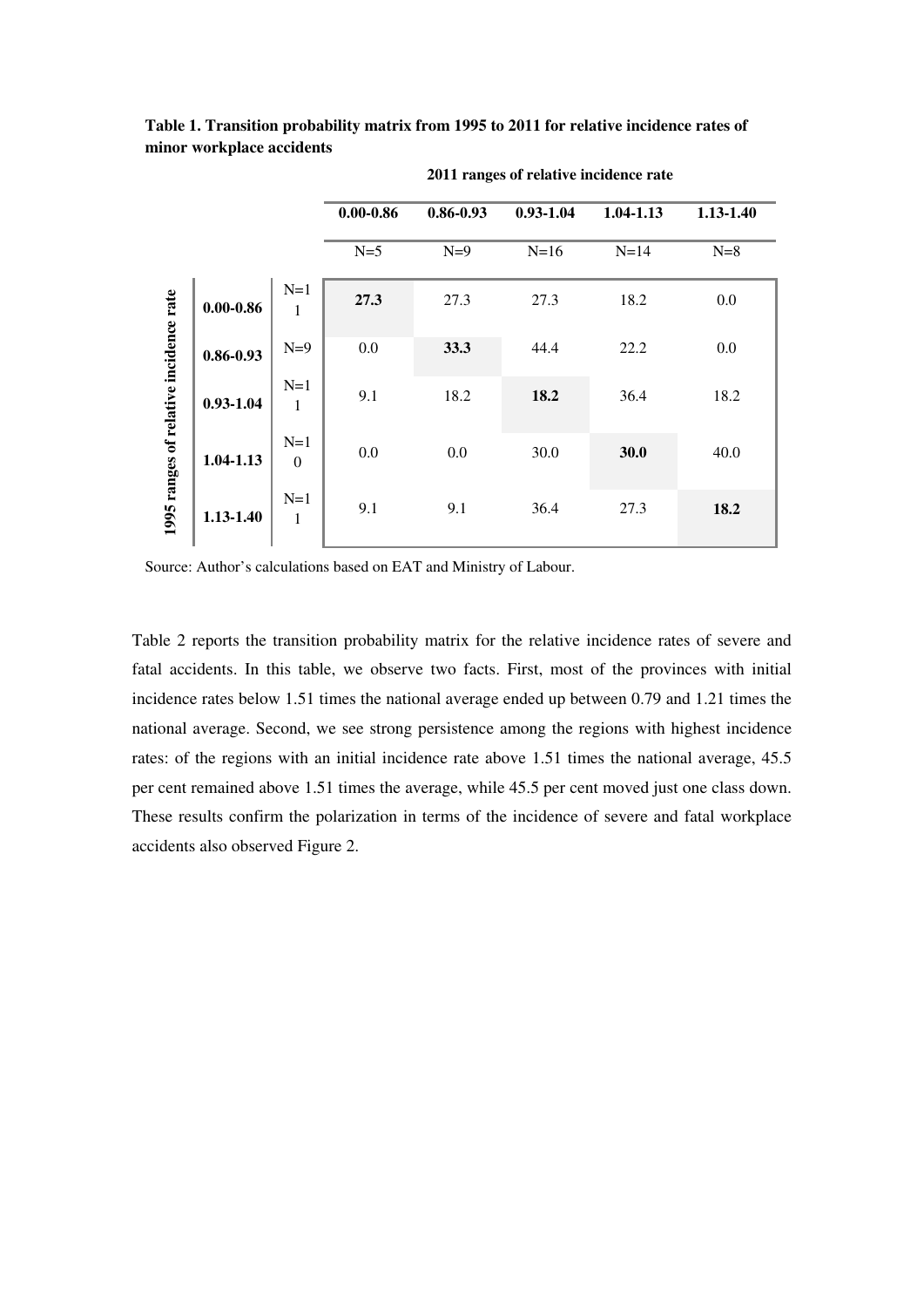**Table 2. Transition probability matrix from 1995 to 2011 for relative incidence rates of severe and fatal workplace accidents** 

|                                        |               |                       | $(0.00-0.79)$ |        | $(0.79-1.05)$ $(1.05-1.21)$ $(1.21-1.51)$ |        | $(1.51 - 2.40)$ |
|----------------------------------------|---------------|-----------------------|---------------|--------|-------------------------------------------|--------|-----------------|
|                                        |               |                       | $N=6$         | $N=17$ | $N=7$                                     | $N=10$ | $N=12$          |
| 1995 ranges of relative incidence rate | $0.00 - 0.79$ | $N=1$<br>$\Omega$     | 30.0          | 40.0   | 10.0                                      | 10.0   | 10.0            |
|                                        | $0.79 - 1.05$ | $N=1$<br>$\mathbf{1}$ | 9.1           | 63.6   | 9.1                                       | 9.1    | 9.1             |
|                                        | 1.05-1.21     | $N=1$<br>$\Omega$     | 10.0          | 40.0   | 10.0                                      | 20.0   | 20.0            |
|                                        | 1.21-1.51     | $N=1$<br>$\Omega$     | 10.0          | 20.0   | 30.0                                      | 10.0   | 30.0            |
|                                        | 1.51-2.40     | $N=1$<br>$\mathbf{1}$ | 0.0           | 0.0    | 9.1                                       | 45.5   | 45.5            |

 **2011 ranges of relative incidence rate** 

Source: Author's calculations based on EAT and Ministry of Labour.

Relative incidence rates of workplace accidents are a continuous variable and this means that any categorization of them into specific intervals is arbitrary. Therefore, the conclusions derived from transitions matrices are highly dependent on the amplitude of the intervals. In order to circumvent this caveat we estimate the stochastic kernels, which are the representation of the transition matrices when the number of ranges tends to infinity. A stochastic kernel shows in a three-dimensional diagram how the distribution observed at period *t* evolves towards the observed distribution in period *t+s*. We also provide the two-dimensional contour map, which are the projections of the kernel in the *t*, *t+s* plane. From this type of graphs we may identify i) persistence in the distribution when the density is located along the 45º line, ii) convergence, when the density is parallel to the X axis, and iii) overtaking, when most part of the graph is turned 90º back clockwise from the 45º diagonal (Quah, 1997).

Figure 3 depicts the stochastic kernel for the incidence rates differentials in minor accidents for the 1995-2011 period. The estimated kernel suggests that the regional distribution of minor accidents in the Spanish provinces was characterized mainly by convergence. Although the estimated kernel does not show a strong convergence, most part of the density is located parallel to the X axis suggesting that all provinces tend to show more similar incidence rates of minor accidents in 2011 than in 1995. Moreover, the figure also confirms that this convergence is mainly to a value just above the national average.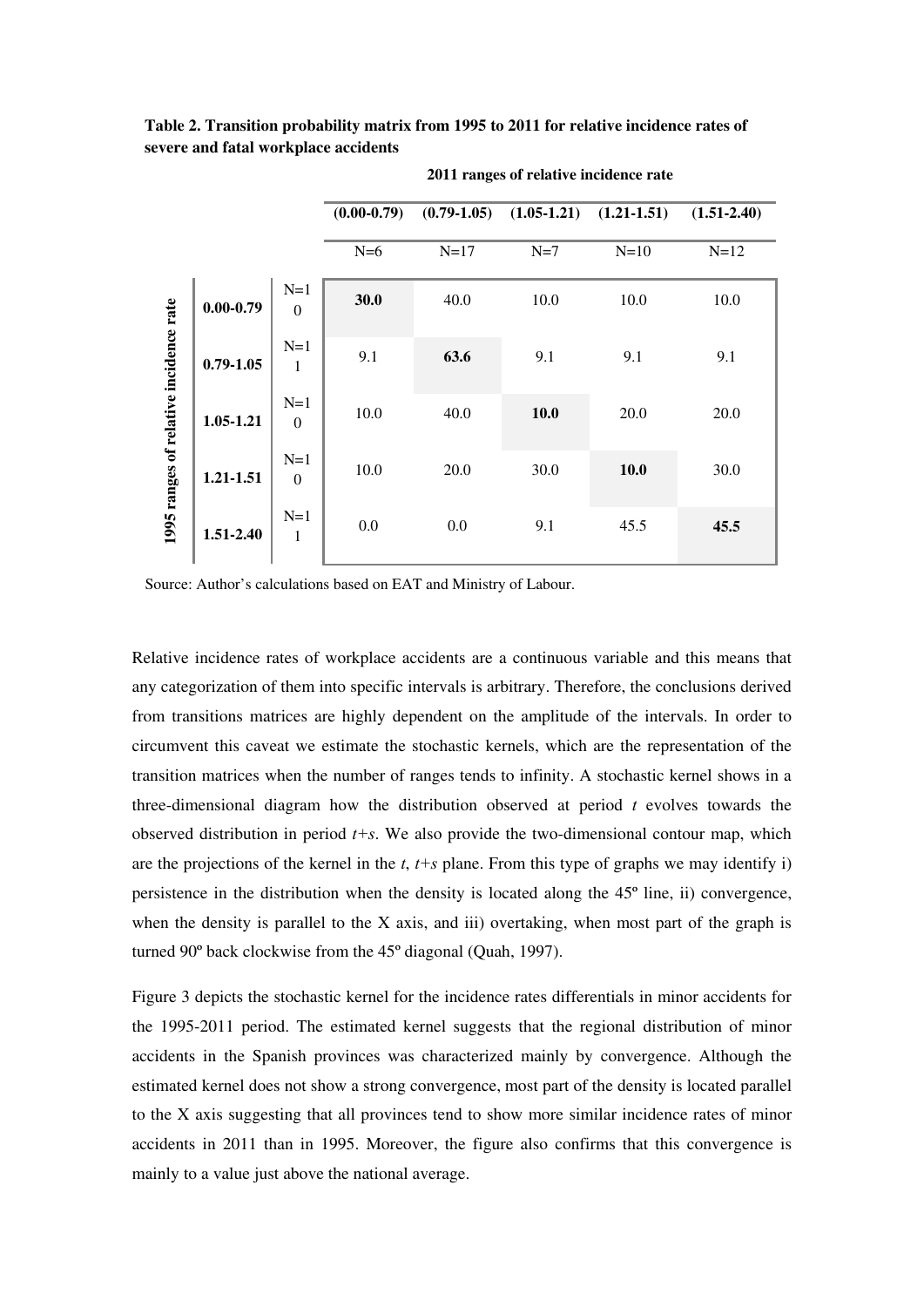**Figure 3. Estimated stochastic kernel for provincial differences in incidence rates of workplace accidents. Minor accidents**



Source: Author's calculations based on EAT and Ministry of Labour.

Likewise, Figure 4 shows the estimated stochastic kernel for provincial differences in the incidence rates of severe and fatal accidents. The estimated kernel shows that the regional distribution of the severe and fatal accidents during the 1995-2011 period was characterized by strong persistence. In fact, we can clearly observe how the mass of probability runs along the diagonal defining persistence.

**Figure 4. Estimated stochastic kernel for provincial differences in incidence rates of workplace accidents. Severe and fatal accidents**



Source: Author's calculations based on EAT and Ministry of Labour.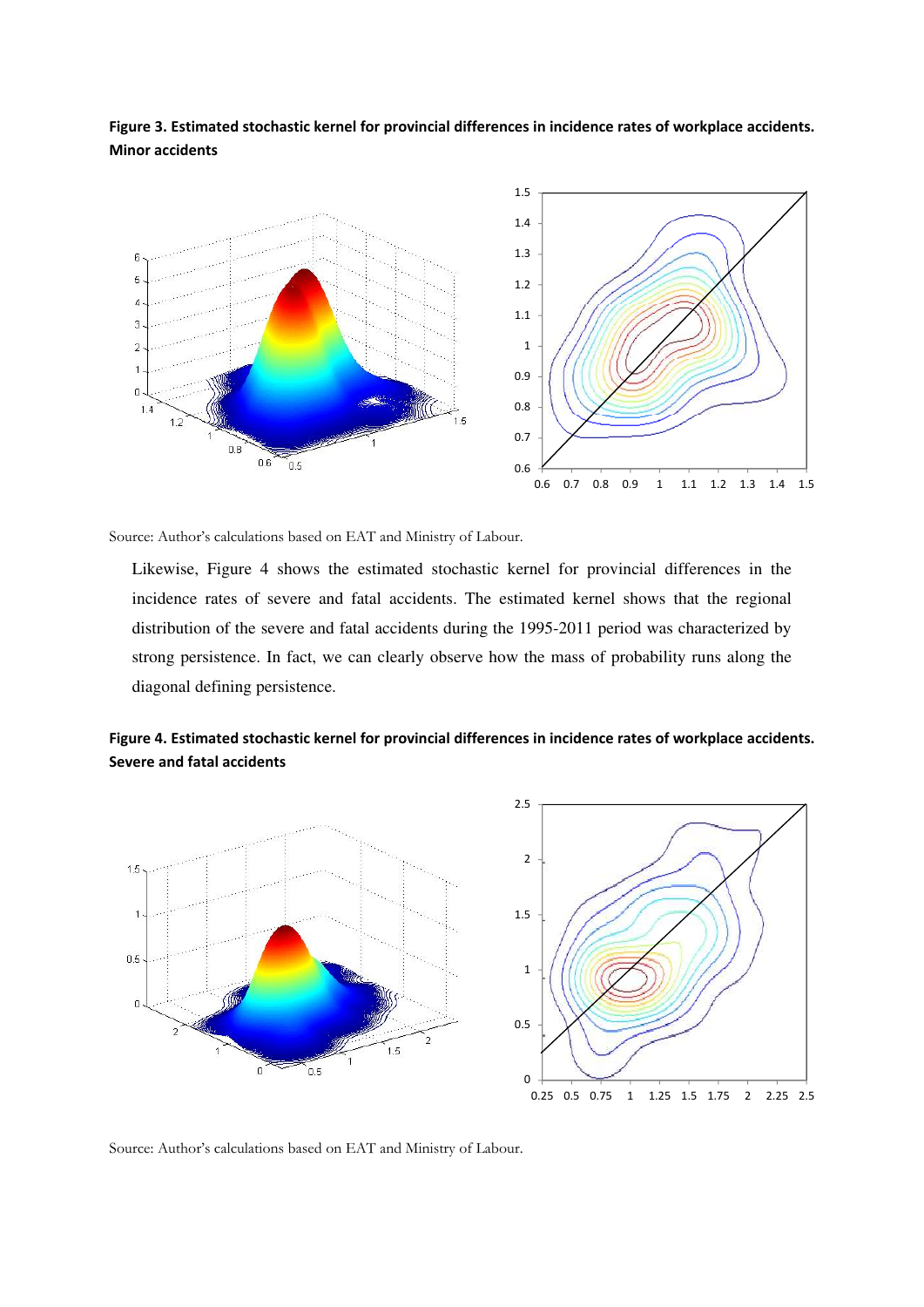In this section, we have observed the existence of large differential across the Spanish provinces in the incidence of workplace accidents. Moreover, the geographical distribution of minor accidents is characterized by convergence to a value just above the national average, while there is a trend towards polarization in two groups of regions as regards incidence rates of severe and fatal accidents. In this context, the following sections aim to explain why provinces have different incidence rates of workplace accidents and the causes of the dynamics observed so far.

#### **3. An empirical model of regional workplace accidents**

#### **3.1. Econometric model and data**

In this section we will provide evidence regarding the determinants of workplace accidents incidence at the regional level in Spain. The risk of sickness absence due to work-related injury is determined by the interplay of incentives faced by workers and firms. This level is influenced by government regulation. For example, as described by Lanoie (1991), the intensification of government prevention policies, such as increasing the penalty in case of non-compliance with safety standards, may exert opposite effects on workplace accidents. On the one hand, these measures could lead to a reduction in the risk of accident since it would increase the expected cost of an accident for employers, induced them to devote more resources to safety. On the other hand, workers might become less careful since they might feel they work under safer conditions because of this intensification in prevention. Hence, the present empirical model of regional workplace accidents ( $RISK_{it}$ ) considers prevention variables ( $PREVENTION_{it}$ ) and labour market variables often encountered in the literature  $(LABOUR_{it})$ , all of them for province *i* in period *t*:

$$
RISK_{it} = f(PREVENTION_{it}; LABOUR_{it})
$$
\n(3)

In selecting the particular set of variables for these broad categories, previous contributions to the analysis of workplace accidents, particularly those by Viscusi (1986) and Lanoie (1992) have been taken into account. However, the final set of explanatory variables has been conditioned by data availability at the provincial level for the period under analysis. Table 3 provides a precise definition of all the variables used in the analysis, their mean, standard deviation and statistical source.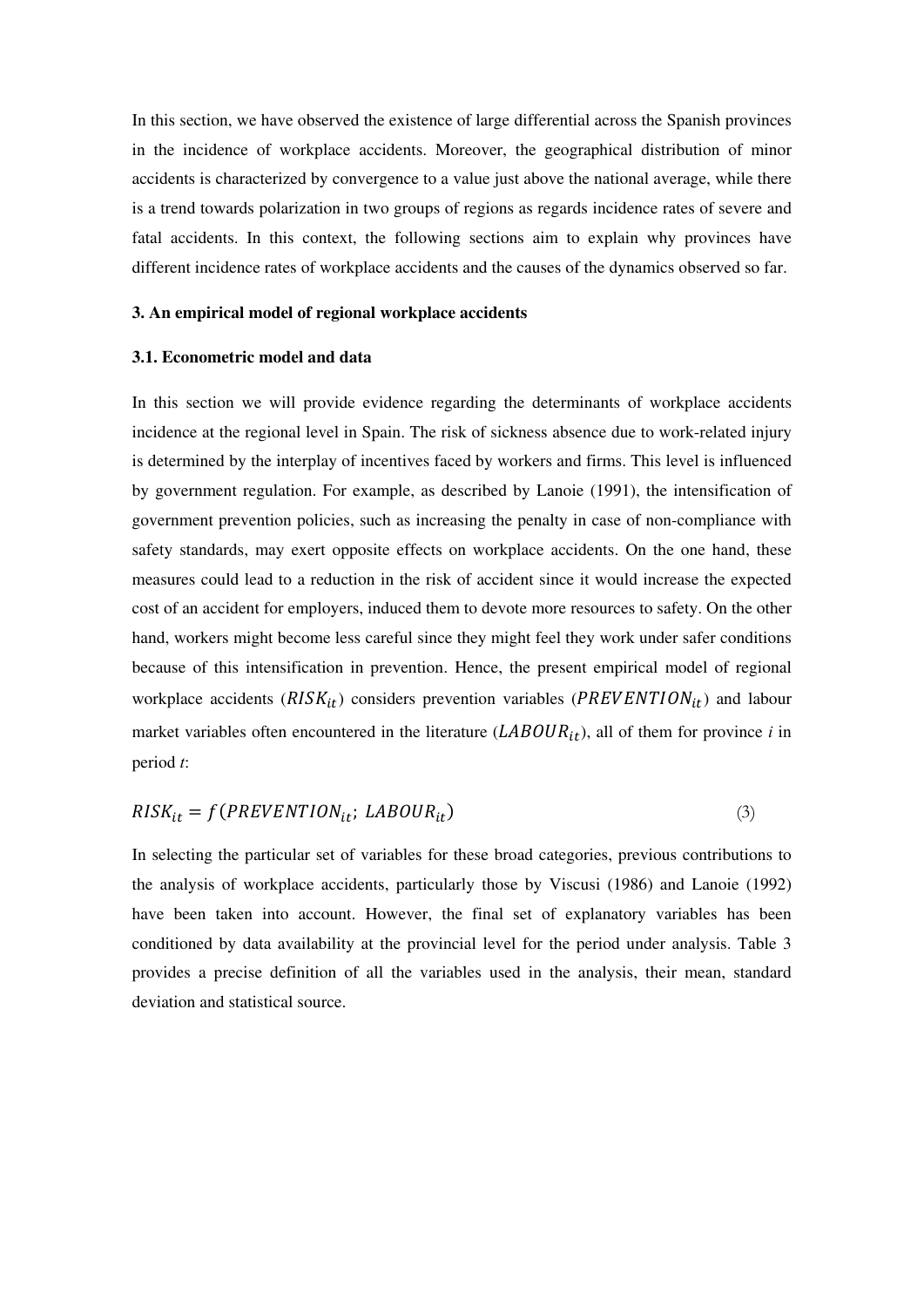| Variable                 | Definition                                                                                        | Mean        | Standard<br>Deviation | Source                                                                              |  |  |  |
|--------------------------|---------------------------------------------------------------------------------------------------|-------------|-----------------------|-------------------------------------------------------------------------------------|--|--|--|
| Dependent variables      |                                                                                                   |             |                       |                                                                                     |  |  |  |
| <b>MINOR</b>             | Number of minor accidents at work<br>per 1,000 employees                                          | 62.3        | 16.4                  | and Ministry of Labour<br>EA                                                        |  |  |  |
| <i>SEVERE</i>            | Number of severe and fatal accidents<br>at work per 1,000 employees                               | 0.94        | 0.48                  | EAT and Ministry of Labour                                                          |  |  |  |
| Independent variables    |                                                                                                   |             |                       |                                                                                     |  |  |  |
| <b>INSPECTORS</b>        | Number of labour inspectors per 1,000<br>employees                                                | 0.17        | 0.06                  | Labour and S cial Security<br><b>Inspectorate Statistics</b>                        |  |  |  |
| <i><b>INSPECTION</b></i> | Number of inspections per 1,000<br>employees                                                      | 41.1        | 26.2                  | Labour and Social Security<br><b>Inspectorate Statistics</b>                        |  |  |  |
| <b>INFRACTION</b>        | Number of penalties, standstills and<br>injunctions imposed as percentage of<br>total inspections | 0.41        | 0.13                  | Labour and Social Security<br><b>Inspectorate Statistics</b>                        |  |  |  |
| <b>FEMALE</b>            | Percentage of female workers in the<br>female labour force                                        | 80.1        | 9.3                   | Labour Force Survey (EPA)                                                           |  |  |  |
| <b>EDUCATION</b>         | Percentage of workers with a<br>university degree                                                 | $9 \quad 5$ | 3.3                   | Fundación Bancaja e Ivie<br>(Instituto Valenciano de<br>Investigaciones Económicas) |  |  |  |
| <b>INDUSTRY</b>          | Percentage of workers in industry                                                                 | 17.3        | 7.0                   | Labour Force Survey (EPA)                                                           |  |  |  |
| <b>CONSTRUCTION</b>      | Percentage of workers in construction                                                             | 11.6        | 2.9                   | Labour Forc<br>Survey (EPA)                                                         |  |  |  |
| <b>SERVICES</b>          | Percentage of workers in services                                                                 | 61.7        | 8.6                   | Labour Force Survey (EPA)                                                           |  |  |  |
| <b>MACHLAB</b>           | Capital in machinery and equipment<br>per employee                                                | 24.7        | 5.6                   | Fundación BBVA                                                                      |  |  |  |
| <b>URATE</b>             | Ratio of the unemployed to the labour<br>force                                                    | 14.5        | 7.1                   | L bour Force Survey (EPA)                                                           |  |  |  |

**Table 3. Definition, mean, standard deviation and source of variables used in the regression analysis**

Two different data series are used as the dependent variable: the incidence rate of minor accidents and the incidence rate of severe and fatal accidents. As in the previous section, the incidence rate is defined as the number of accidents at work per 1,000 persons in employment. Data on accidents are based on the Spanish Statistics on Accidents at Work (*Estadística de Accidentes de Trabajo*), compiled by the Spanish Ministry of Labour. We limit our sample to those workers covered by the Social Security General Regime. In order to calculate incidence rates for accidents at work, the reference population is the number of workers covered by the Social Security General Regime.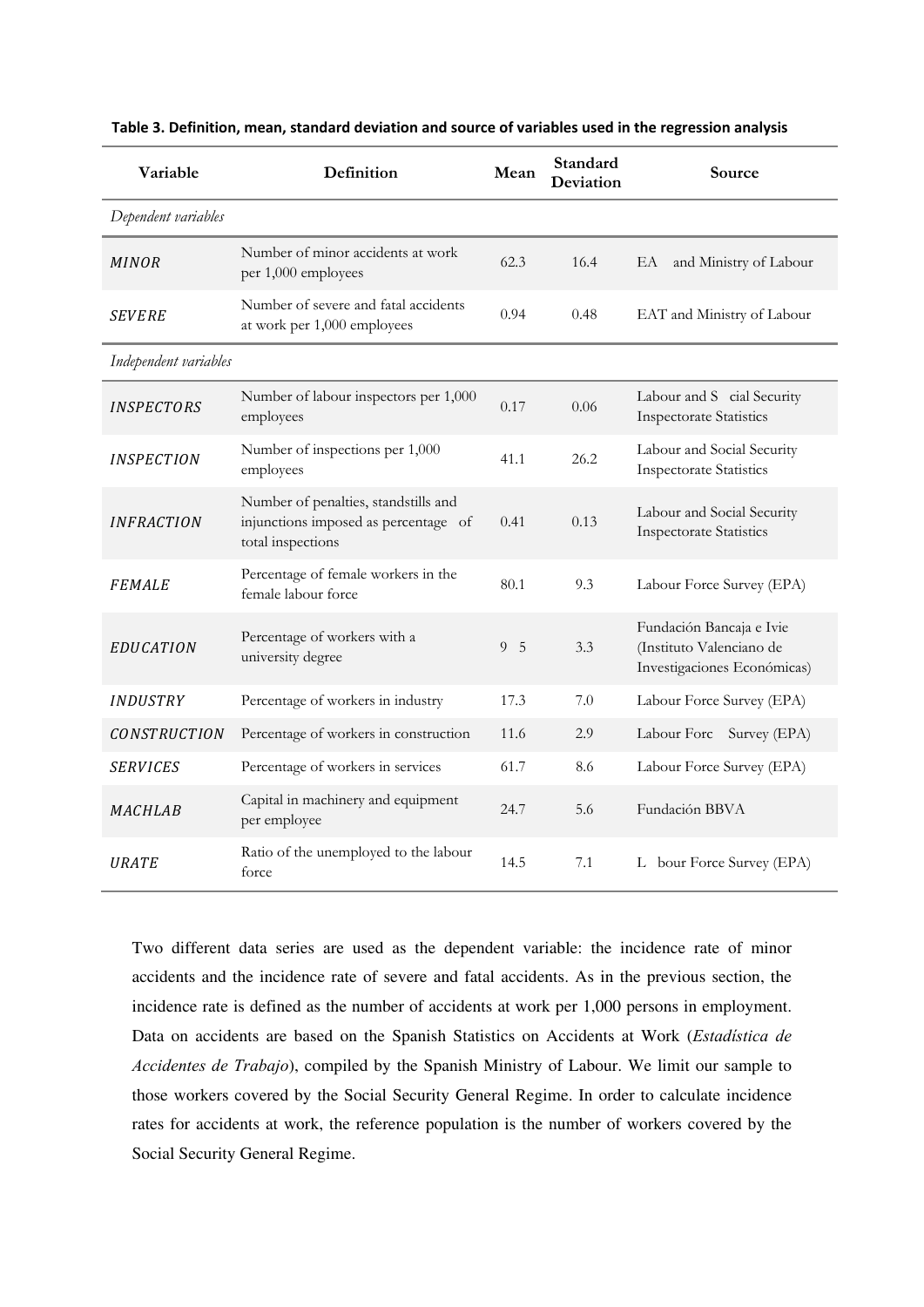Regarding the independent variables, the intensity of workplace inspections by the Job Safety Agency (*Inspección de Trabajo*) is taken into account. This public agency is concerned with the prevention of accidents, the investigation of severe accidents and to propose sanctions to those firms that do not accomplish with the legal prevention regulations. Even though the main regulation is nationwide, the decisions regarding the number of inspections, the type and number of firms to be inspected, the sanctions regime, etc. is under the control of regional governments. Therefore, it is likely that if regional differences exist on the inspection intensity, this could also be a factor behind the different impact of workplace accidents at the regional level. The empirical model includes three prevention measures: the number of labour inspectors per  $1,000$  employees (*INSPECTORS*); the number of inspections per  $1,000$  employees  $(INSPECTION)$ ; and the number of penalties, standstills and injunctions imposed as percentage of total inspections (INFRACTION). According to Viscusi (1986) and Lanoie (1992), it is plausible that the impact of safety-enforcing measures on accidents occurs with a lag because, among other things, there can be a lag involved in making capital investment decisions required for compliance with standards.

Selection of variables often encountered in the literature to account for labour market conditions was largely conditioned by the availability of data at the provincial level for the entire period under study. As regards workforce's characteristics, it is expected that, *ceteris paribus*, jobs with a higher fraction of female and educated workers should involve less physical effort and, therefore, lower risk of workplace accidents (Viscusi, 1986; Lanoie, 1992). Therefore, differences in the share of the female workers in the labour force (*FEMALE*) and in the share of workers that have a university degree (*EDUCATION*) across provinces are expected to influence regional incidence of workplace accidents.

To control for the industrial mix, the shares of employment in industry (*INDUSTRY*), construction (*CONSTRUCTION*) and services (*SERVICES*) are included. The share of employment in agriculture is omitted to avoid perfect co-linearity. Thus, coefficients of the other shares are referred to as deviations from the base category. We are aware that this sectoral disaggregation does not allow us to control for differences across provinces in the activities within each broad category. However, these are the most detailed data available at the level of provinces for the period under analysis.

The ratio of capital in machinery and equipment to labour (*MACHLAB*) is also considered in this empirical model. This ratio is expected to have a positive impact on workplace accidents since workers usually face more risk as their contact with machinery increases (Curington, 1986; Lanoie, 1992). If the average ratio of machinery and equipment to labour in the Spanish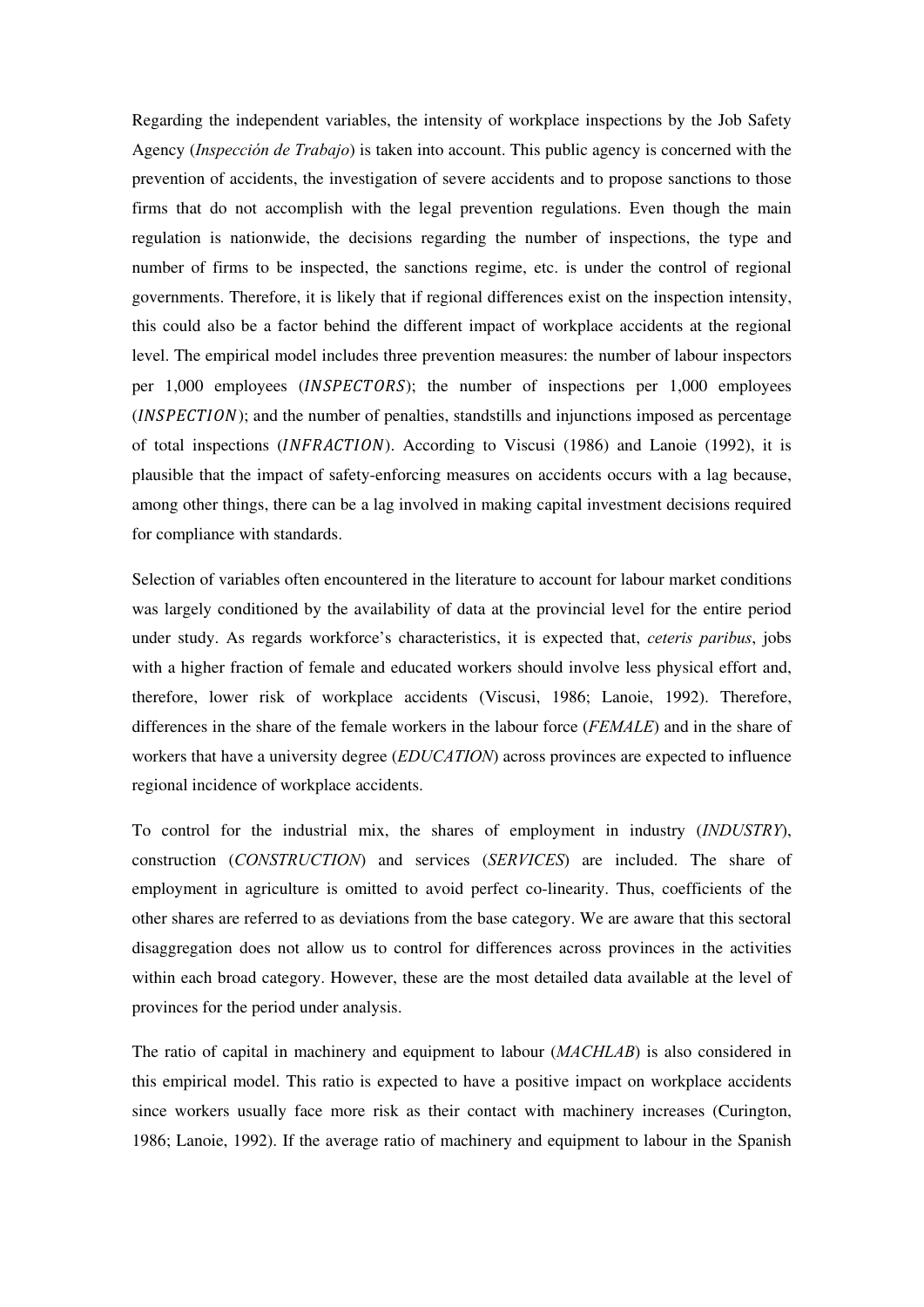provinces differs, this might explain some of the inequality in the geographical distribution of workplace accidents.

The unemployment rate (*URATE*) is included to capture business cycle effects. As described elsewhere, it has been argued that workplace accident rates exhibit a pro-cyclical nature. There are two explanations to this fact. Terrés de Ercilla et al. (2004) and Martín-Román (2006) argue that during economic upturns workers increase their effort level, which makes them less cautious regarding job safety. This fact would increase the total number of accidents as well as the incidence. On the other hand, Boone and van Ours (2006) argue that during the upturns workers are more likely to report job accidents because it would be easier to find a new job if they are fired for absenteeism. This increases reporting rates, and therefore incidence rates. As a result, a negative relationship between unemployment rate and the incidence of workplace accidents is expected.

Finally, following Viscusi (1986) and Lanoie (1992), a lagged dependent variable is included in each equation to serve as a proxy for the safety conditions that prevailed in the previous period.

The analysis draws on a cross-sectional time-series econometric model based on a panel of 51 provinces with annual data during the period 1995 to 2011. However, because of lagged variables, the regressions are based on the 1997-2011 period. Hence, the sample contains 714 observations.

#### **3.2. Estimation results**

From (3) and the collection of variables described above, the following equations are estimated:

 $MINOR_{it} = \beta_1 INSPECTORS_{i,t-1} + \beta_2 INSPECTION_{i,t-1} + \beta_3 INFRACTION_{i,t-1} +$  $\beta_4$ FEMALE<sub>it</sub> +  $\beta_5$ EDUCATION<sub>it</sub> +  $\beta_6$ INDUSTRY<sub>it</sub> +  $\beta_7$ CONSTRUCTION<sub>it</sub> +  $\beta_8$ SERVICES<sub>it</sub> +  $\beta_9$ MACHLAB<sub>it</sub> +  $\beta_{10}$ URATE<sub>it</sub> +  $\beta_{11}$ MINOR<sub>it-2</sub> +  $\mu_i$  +  $\tau_t$  +  $\varepsilon_{it}$  (4)

 $SEVERE_{it} = \beta_1 INSPECTORS_{i,t-1} + \beta_2 INSPECTION_{i,t-1} + \beta_3 INFRACTION_{i,t-1} +$  $\beta_4$ FEMALE<sub>it</sub> +  $\beta_5$ EDUCATION<sub>it</sub> +  $\beta_6$ INDUSTRY<sub>it</sub> +  $\beta_7$ CONSTRUCTION<sub>it</sub> +  $\beta_8$ SERVICES<sub>it</sub> +  $\beta_9$ MACHLAB<sub>it</sub> +  $\beta_{10}$ URATE<sub>it</sub> +  $\beta_{11}$ SEVERE<sub>it-2</sub> +  $\mu_i$  +  $\tau_t$  +  $\varepsilon_{it}$  (5)

where  $\mu_i$  is an unobservable fixed effect for province *i*,  $\tau_t$  reflects omitted fixed influences that vary across time but not across provinces and  $\varepsilon$  is the perturbance. The fixed provincial effects are included in the model to measure time-invariant unobservable effects on the incidence rates of workplace accidents. Regarding time fixed time effects, they are included to account for shifts in the incidence rate of workplace accidents that are common to all provinces, due to cyclical effects. According to Viscusi (1986) and Lanoie (1992), time dummy variables could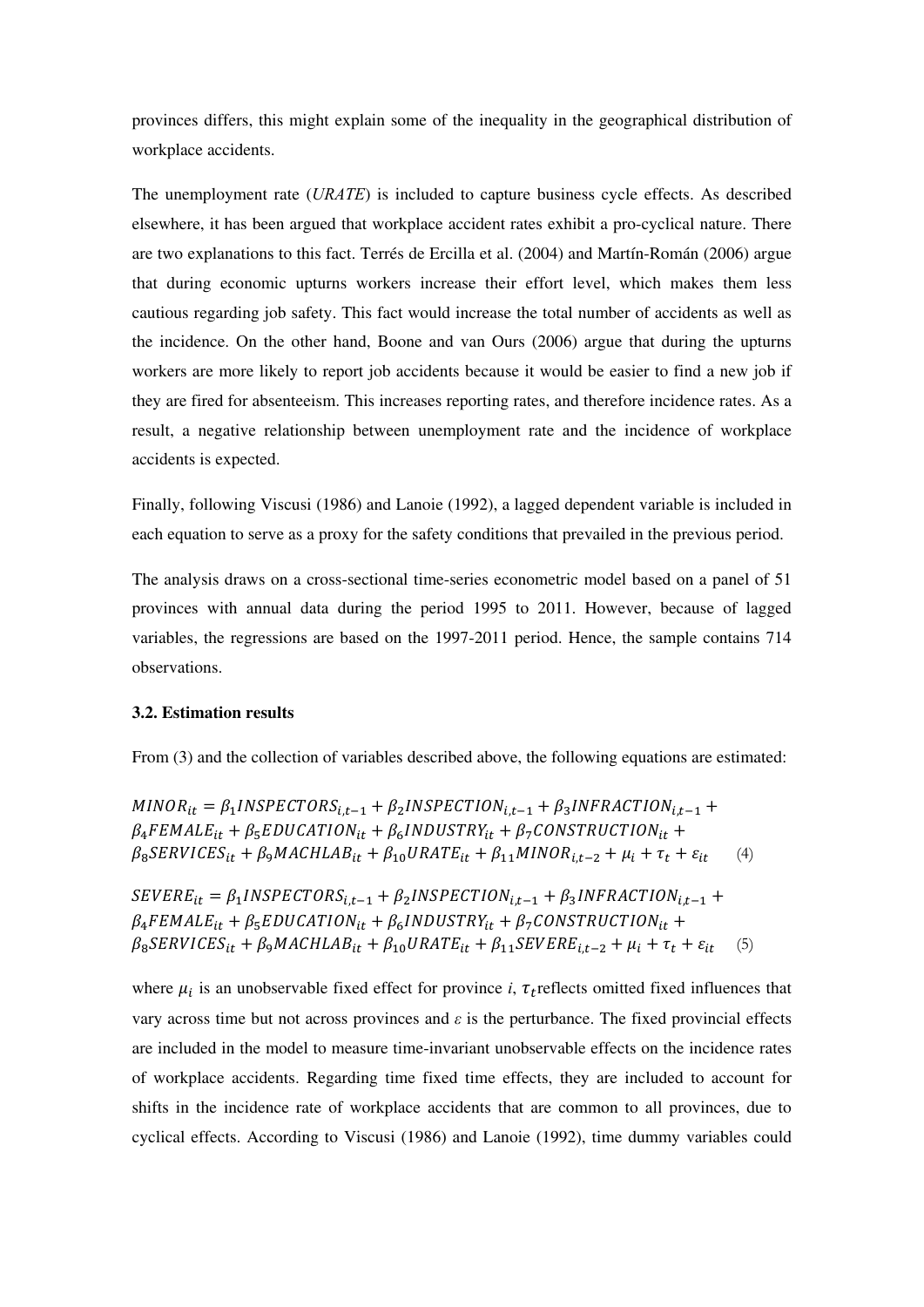capture technological trends and aspects of the prevention policies that are not captured in the independent variables but that are time-dependent.

The model was estimated first using the least-squares dummy variables estimator following the results in favour of this estimator by the Hausman test. However, several tests were performed to check the suitability of this estimator. First, following Pesaran (2004), a test (*CD*) was performed to detect potential problems of cross-sectional dependence. This test cannot reject the null hypothesis of cross-sectional independence in both equations (*CD*= 1.295 with  $p= 0.1955$ for equation 4; and *CD*=-0.129 with *p*= 0.8975 for equation 5). Second, following Wooldridge (2002), a test was computed to check for serial correlation in the two equations. The test cannot reject the null hypothesis of no serial correlation at the usual levels for the minor accidents equation  $(F=3.308$  with  $p=0.075$ ). However, the test rejects the null hypothesis for the equation on severe and fatal accidents (*F*= 19.392 with *p*=0.0001). Therefore, equation on minor accidents was estimated using the ordinary least-squares (OLS) method adjusted by White's (1980) heteroskedastic-consistent covariance matrix to correct the estimates for unknown forms of heteroskedasticity, while the equation on severe and fatal accidents was estimated using generalized least-squares (GLS) estimator. The latter is obtained by subtracting for each variable the first-order correlation coefficient for the residuals times the observation of each province in the previous period, from the observation of each province in each period.

When a fixed-effects model is performed with panel data, lagged dependent variables will be correlated with the error term giving rise to endogeneity (Hsiao, 1986). To address this concern, we also estimate the previous models using a Generalized Method of Moments (GMM) estimator, instrumenting for the lagged dependent variable using the dependent variable lagged two periods. This instrument was found to be valid according to the Hansen-Sargan test.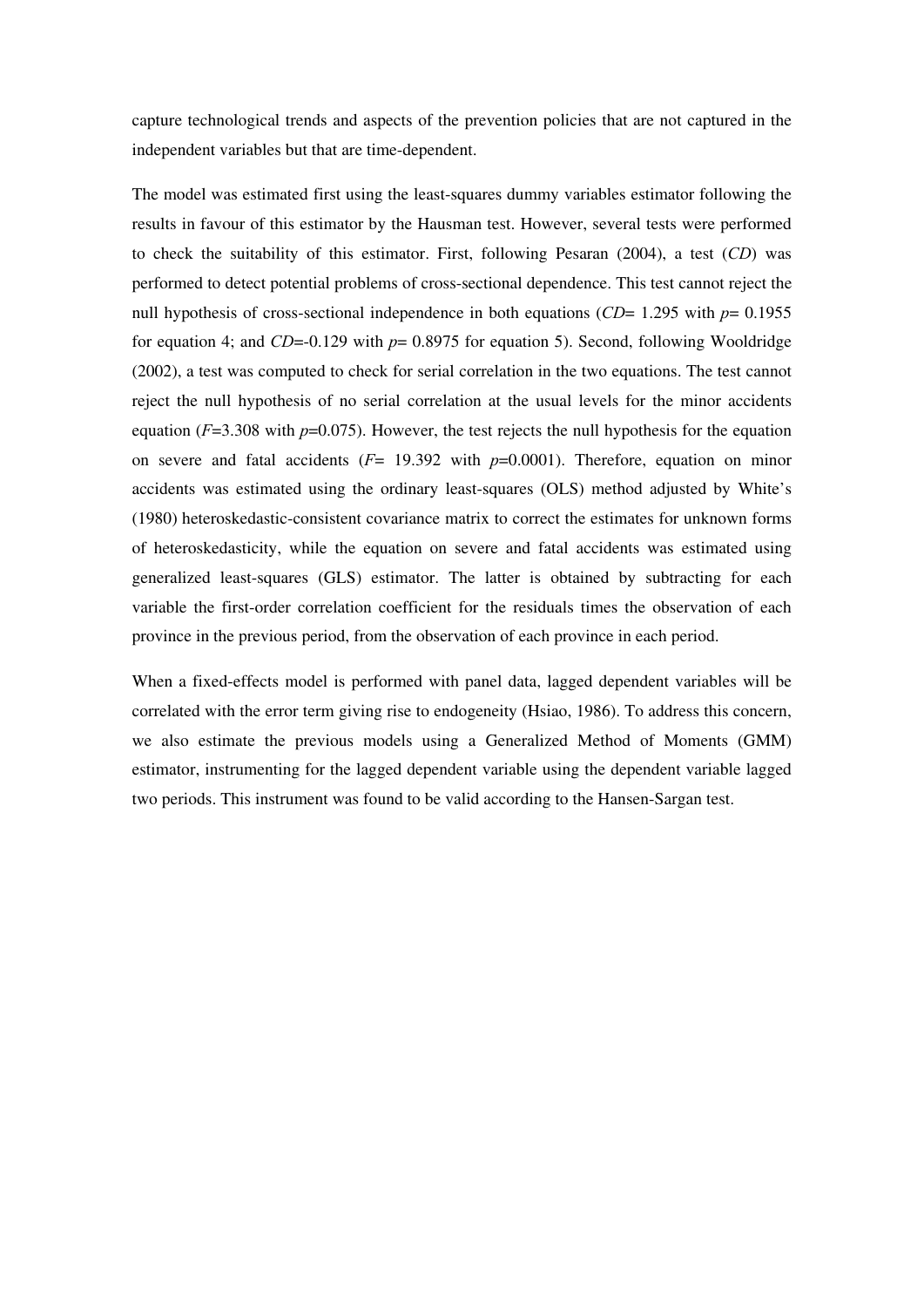#### **Table 4. Estimation results of the risk equations**

|                           | $MINOR_{it}$  |               | $SEVERE_{it}$ |               |  |
|---------------------------|---------------|---------------|---------------|---------------|--|
|                           |               |               |               |               |  |
|                           | (OLS          | (GMM          | (GLS          | (GMM          |  |
|                           | estimates)    | estimates)    | estimates)    | estimates)    |  |
|                           | $-32.390$     | $-17.846$     | 0.064         | 2.602         |  |
| $INSPECTORS_{i,t-1}$      | $(12.22)$ **  | (25.22)       | (0.210)       | (0.907)       |  |
| $INSPECTION_{i,t-1}$      | 0.044         | 0.087         | $-0.001$      | $-0.001$      |  |
|                           | $(0.024)*$    | $(0.040)$ **  | $(0.005)*$    | $(0.001)*$    |  |
| $INFRACTION_{i,t-1}$      | 6.966         | 7.217         | $-0.033$      | $-0.049$      |  |
|                           | $(3.591)*$    | $(5.981)*$    | $(0.059)*$    | $(0.054)*$    |  |
| $FEMALE_{i.t}$            | $-0.806$      | $-1.102$      | $-0.007$      | $-0.023$      |  |
|                           | $(0.448)*$    | $(0.371)$ *** | $(0.004)*$    | (0.017)       |  |
| $EDUCATION_{i.t}$         | 0.855         | 1.029         | $-0.001$      | $-0.075$      |  |
|                           | (0.402)       | (0.546)       | (0.003)       | (0.015)       |  |
| $INDUSTRY_{i.t}$          | 0.435         | 0.436         | $-0.008$      | $-0.090$      |  |
|                           | $(0.219)*$    | $(0.505)*$    | $(0.002)$ *** | $(0.014)$ *** |  |
| $CONSTRUCTION_{i.t}$      | $-0.060$      | 0.027         | $-0.008$      | $-0.034$      |  |
|                           | (0.146)       | (0.484)       | $(0.004)$ **  | $(0.016)$ **  |  |
| $SERVICES_{i.t}$          | 0.371         | 0.723         | $-0.009$      | $-0.031$      |  |
|                           | $(0.154)$ **  | $(0.473)*$    | $(0.002)$ *** | $(0.011)$ *** |  |
| $MACHLAB$ <sub>i.t</sub>  | $-0.210$      | 0.016         | $-0.002$      | $-0.011$      |  |
|                           | (0.351)       | (0.340)       | (0.002)       | (0.0162)      |  |
| $URATE$ <sub>i,t</sub>    | $-1.545$      | $-2.448$      | $-0.002$      | $-0.009$      |  |
|                           | $(0.522)$ *** | $(0.453)$ *** | (0.006)       | (0.021)       |  |
| Lagged dependent variable | 0.346         | $0.028\,$     | 0.517         | $-0.180$      |  |
|                           | $(0.112)$ *** | $(0.039)*$    | $(0.026)$ **  | $(0.041)$ *** |  |
| Constant                  | 104.394       |               | 1.874         |               |  |
|                           | $(43.44)$ **  |               | $(0.455)$ **  |               |  |
| $\bar{R}^2$               | 0.864         |               | 0.881         |               |  |
| Number of observations    | 714           |               | 714           |               |  |

**Dependent variables**

Notes: Each equation also includes a set of province and time dummies. Absolute value of t-statistics in parentheses. Significance levels: \*significant at 10 per cent; \*\*significant at 5 per cent; \*\*\*significant at 1 per cent.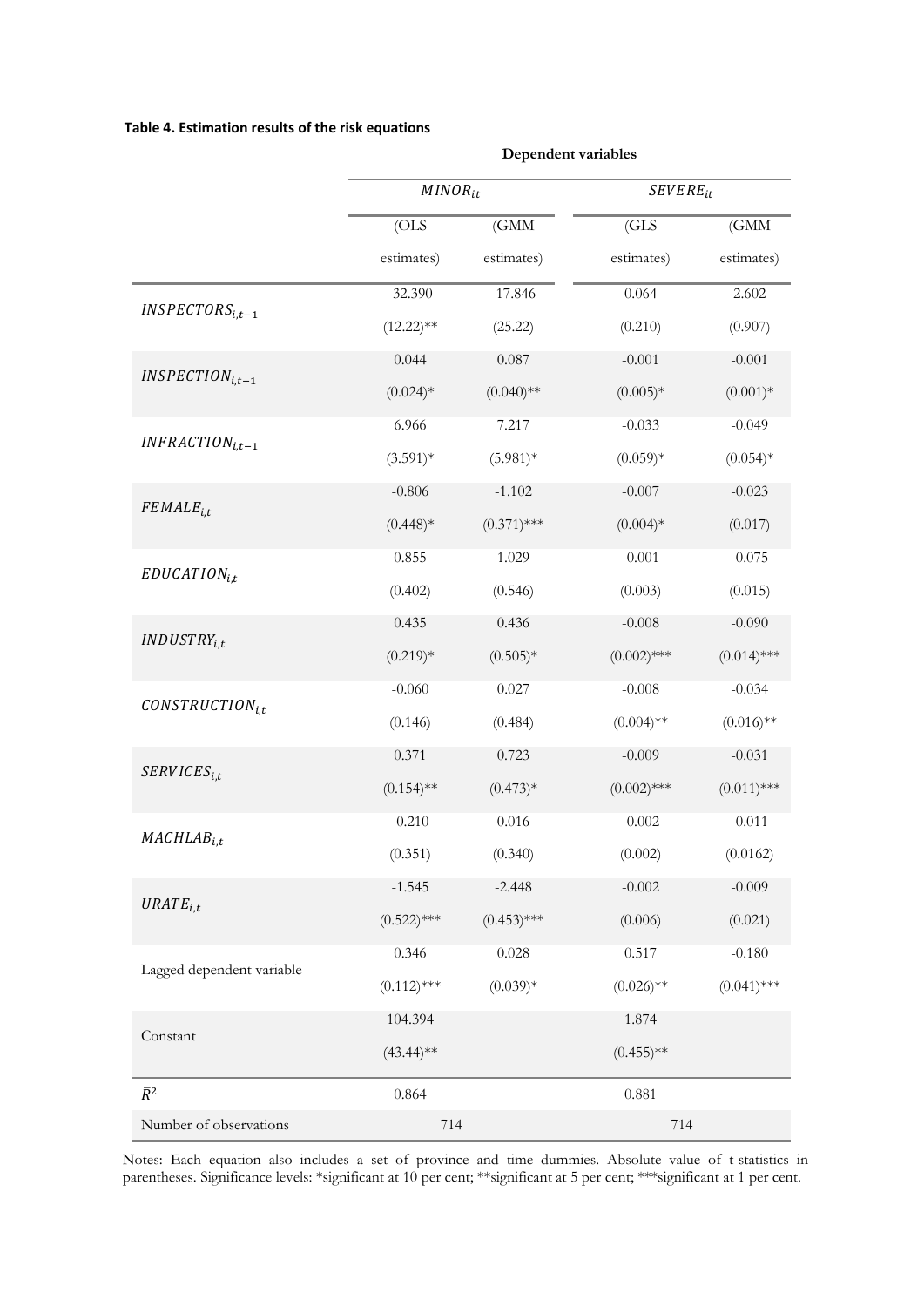Table 4 summarises estimations for the whole period for the 51 Spanish provinces. The first and the second column correspond to the OLS and GMM estimation, respectively, of the determinants of minor workplace accidents, while the third and fourth summarise the GLS and GMM estimation, respectively, for severe and fatal accidents incidence. The explanatory power is satisfactory since our model is able to explain 86.4 and 88.1 per cent of the variations in the incidence of minor and severe/fatal workplace accidents, respectively.

A number of interesting results arise from the analysis. Regarding safety-enforcing variables, the inspection and the infraction rate have a surprising positive and significant coefficient in the minor accidents equation. Provinces with a higher number of inspections per 1,000 workers and a higher percentage of infractions, have a higher incidence of minor accidents. However, the coefficients of these two variables have the expected negative sign on the incidence of severe and fatal accidents. These results suggest that an increase in the intensity of workplace inspections would be followed by an important reduction in the incidence rate of severe and fatal accidents, but would have the opposite effect on the workplace accidents of less severity. A plausible explanation is that the investment in resources to safety due to the intensification of government prevention measures has a successful impact on severe and fatal accidents. However, at the same time, workers might become less careful since they might feel they work under safer conditions because of this intensification in prevention leading to an increase in the incidence of minor accidents. These results are in accordance with those found by Viscusi (1986) and Lanoie (1992). Furthermore, provinces that have a higher number of labour inspectors per 1,000 workers enjoy lower incidence rates of minor accidents, while this variable became insignificant in explaining the incidence of severe and fatal accidents.

As for the labour market variables, provinces with a higher percentage of female workers have a lower incidence of minor and severe/fatal accidents. These results are consistent with those found by Alba and López (2013), who show that women have lower risk of sick leave due to occupational disease or injury than men. Furthermore, most of the sectoral employment shares are significant, confirming that the industrial mix affects provincial incidence rates of workplace accidents. Provinces with a higher percentage of workers in industry and services have a higher incidence of minor accidents than those provinces with a higher percentage of workers in agriculture. However, provinces with a higher percentage of workers in agriculture have the highest incidence of severe and fatal accidents. In addition, the unemployment rate, as a business cycle variable, has a negative effect on the incidence of workplace accidents, which is coherent with some theoretical models: an economic upturn (reflected in a decrease of the unemployment rate) is usually followed by an increase in the incidence of workplace accidents, as discussed in Boone and van Ours (2006), Terrés de Ercilla et al. (2004) and Martín-Román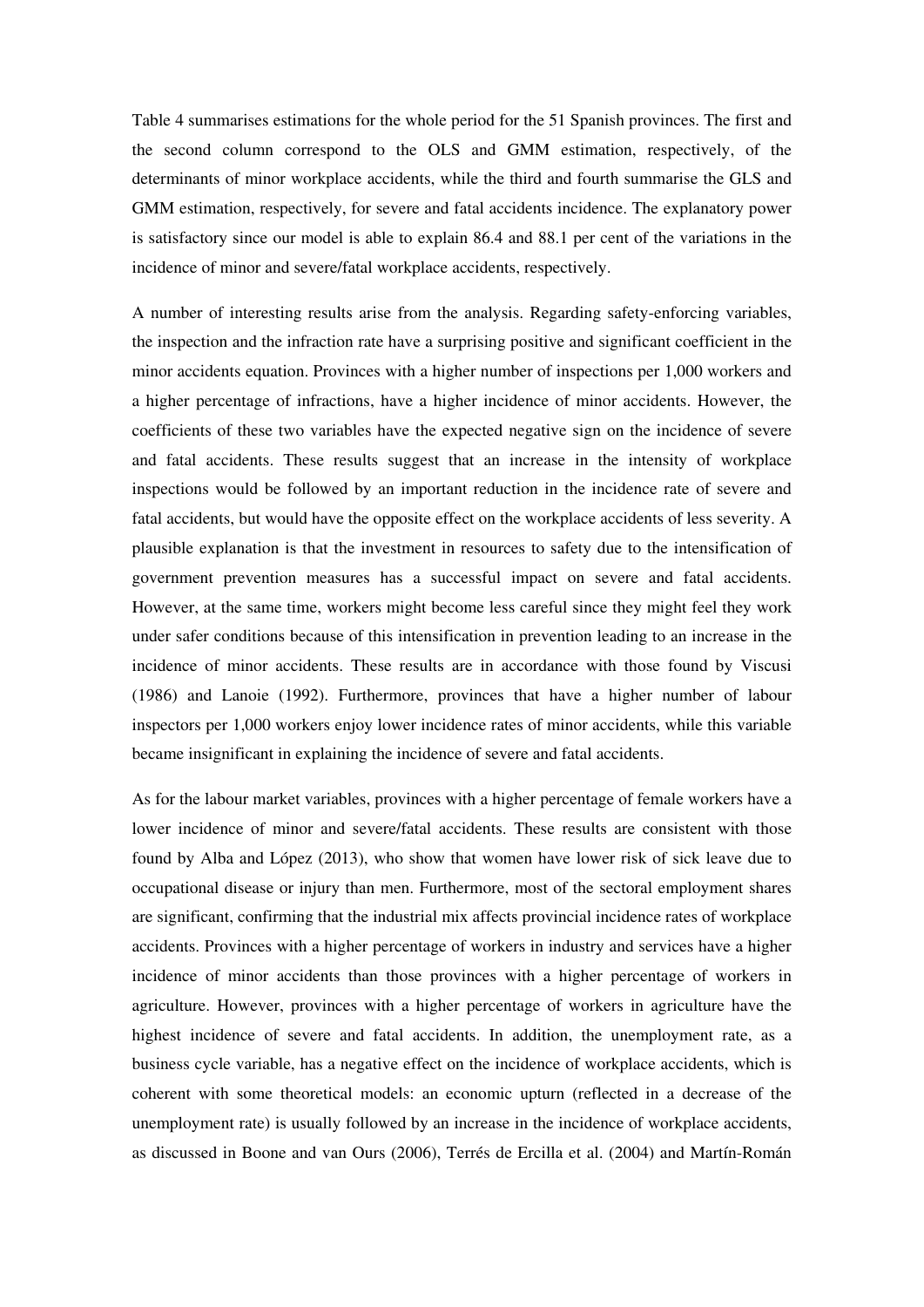(2006). Finally, neither human capital nor investment in machinery and equipment show significant coefficients.

#### **5. What caused regional workplace accidents to converge/polarize?**

Our previous results in Section 4 confirm that prevention and labour market variables are jointly significant in explaining the incidence rate of workplace accidents in the Spanish provinces. This section aims to analyse the effect of these two sets of variables on the characteristics of the geographical distribution of workplace accidents in Spain. In order to assess the extent to which the features observed in the spatial distribution of the workplace accidents can be explained by variables potentially affecting the incidence of workplace accidents, we follow the methodology applied by López-Bazo *et al*. (2005) to study the distribution of unemployment rates in Spain. Thus, the effect of a factor *X* (prevention or labour market variables) on the incidence rate of workplace accidents of province *i* in period  $t$  ( $R_X(t)$ ) relative to the Spanish average incidence rate is computed as:

$$
R_{\perp} X_{it} = (X_{it} - \bar{X}_t) \hat{\beta}_X \tag{6}
$$

where  $X_{it}$  is a vector with observation for the variables include in factor  $X$  for province  $i$  and period *t*,  $\overline{X}_t$  is the vector of averages across provinces for those variables in period *t*, and  $\beta_X$  is the vector of coefficients of the variables estimated in the previous section. Next, conditional incidence rates differential are computed by subtracting the effect of the factor from the incidence rate differentials:

$$
RCOND_{it} = (R_{it} - \overline{R}_t) - R_X_{it} \tag{7}
$$

where  $\overline{R}_t$  is the national average incidence rate of workplace accidents in period *t*.

Following this methodology, we will obtain conditional distributions under the assumption that all provinces would show the same values for the variables included in each set of variables. If the factor had no effect on the distribution for a particular year, then the real and conditional distributions should not differ (López-Bazo *et al*., 2005). The difference between the actual and the conditional distribution can be displayed using stochastic kernels. From these charts we may identify that: i) the specific factor does not affect the observed distribution when the density is located along the 45º line, and ii) the dispersion in the real distribution is mostly caused by the factor when the density is parallel to the X axis.

Figure 5 and Figure 6 show the changes between the actual distribution and the distribution conditioned to (no difference across provinces in) the prevention and to the labour market variables, respectively, for 2011. A number of interesting results arise from this analysis. First,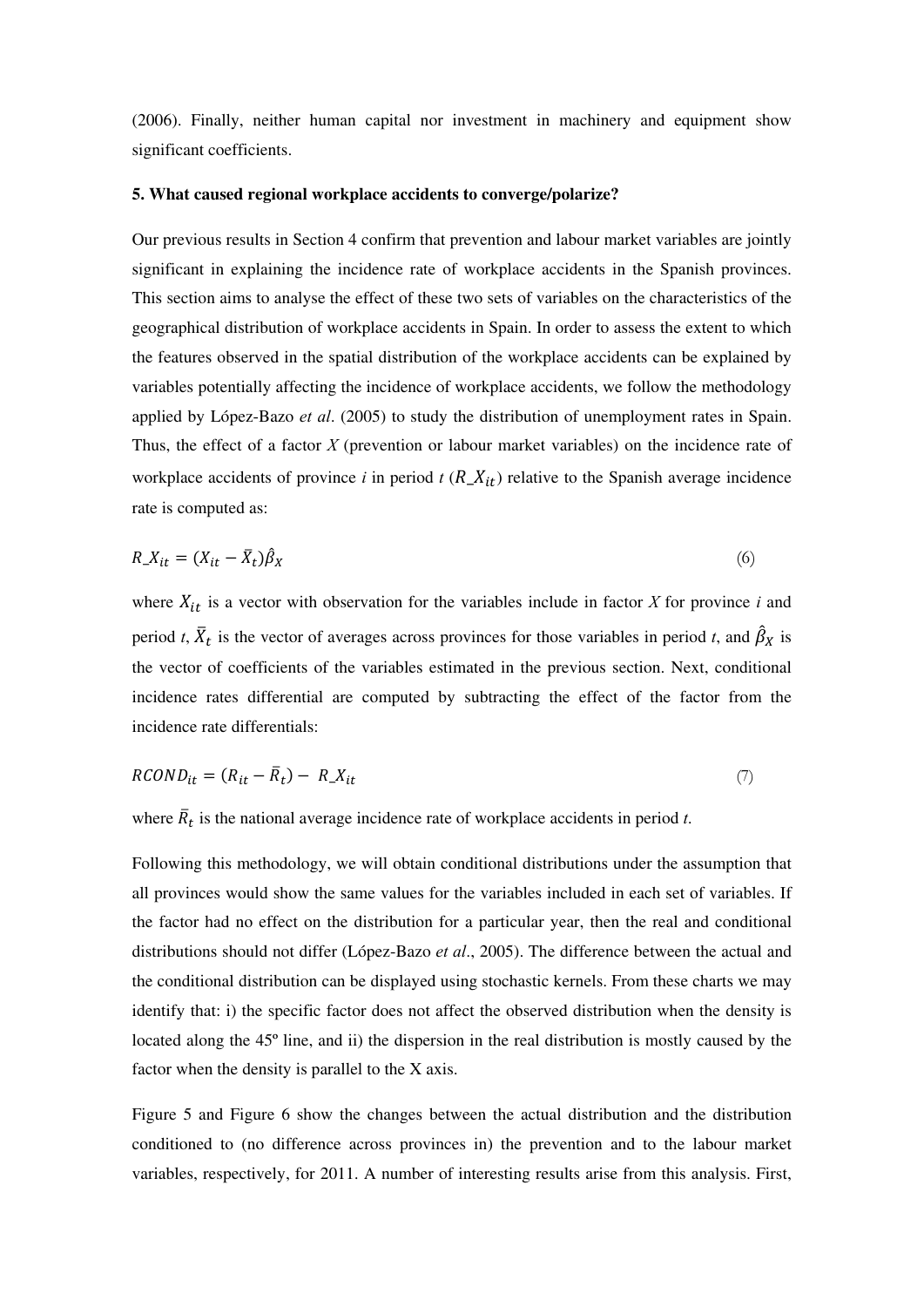the contribution of the different categories of variables to explain the geographical distribution of workplace accidents differs between minor and severe/fatal accidents. Secondly, while the prevention variables did not exert any significant influence to the provincial distribution of minor accidents, they account for a large part of the characteristics of the distribution of severe and fatal accidents. In fact, the stochastic kernel for the effect of the prevention variables on the distribution of the incidence of minor accidents (Figure 5-Panel A) depicts how the mass of probability runs along the diagonal defining no change between the actual and the conditional distribution. By contrast, Figure 5-Panel B shows that, when no difference across provinces in government prevention policies is simulated, all provinces show similar incidence rates of severe and fatal accidents since most part of the density is located parallel to the X axis.

Likewise, the contribution of the labour market variables to the geographical distribution of workplace accidents is also far from homogeneous (Figure 6). In the case of minor accidents, the kernel is placed parallel to the X axis suggesting that the distribution is much more concentrated when the effect of the labour market variables is netted out (Figure 6-Panel A). By contrast, the labour market variables do not significantly affect the distribution of severe and fatal accidents. In fact, the kernel is located along the diagonal suggesting no change between the actual distribution and the distribution conditioned to the labour market variables (Figure 6- Panel B).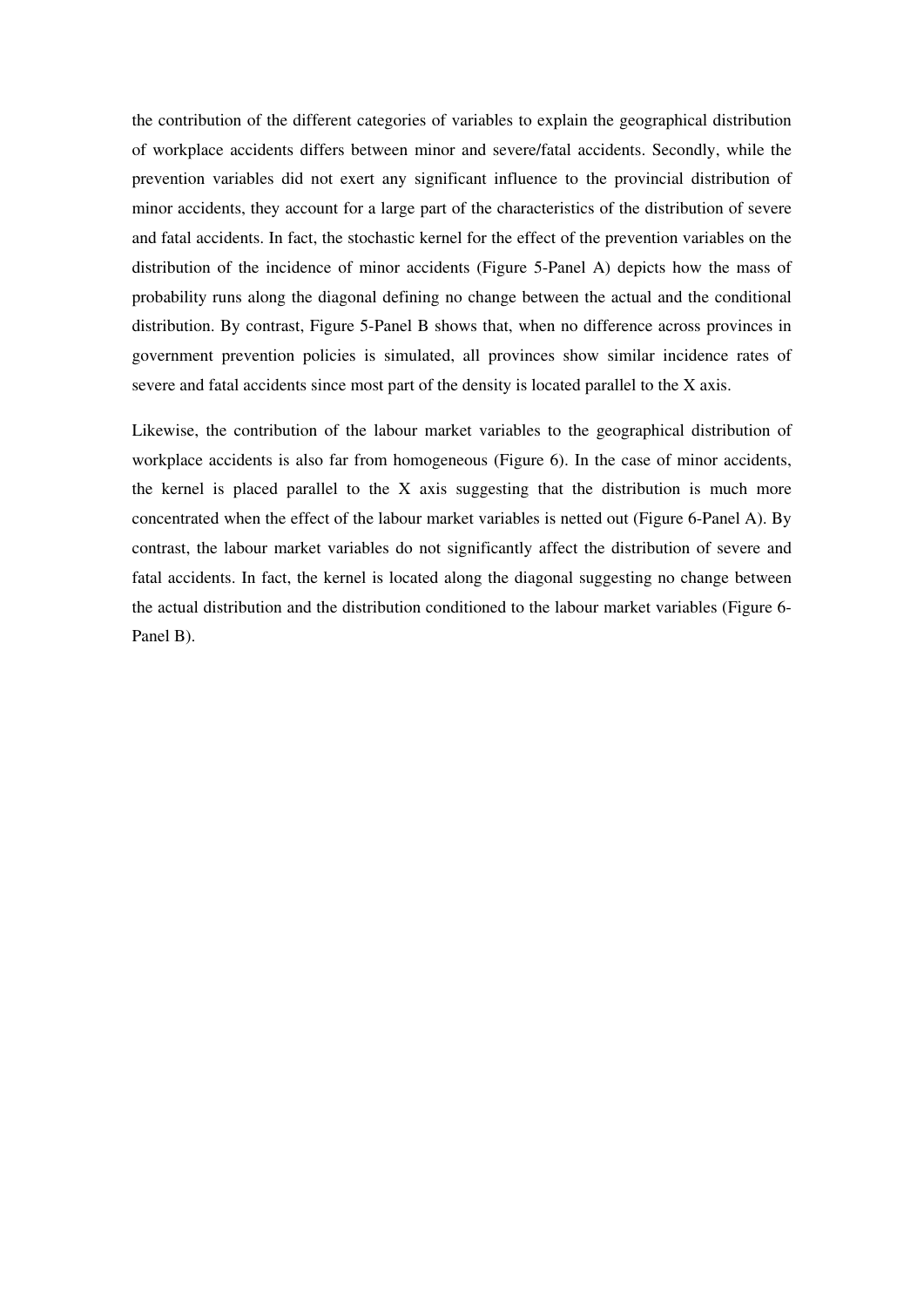## **Figure 5. Effect of the prevention variables on the distribution of the incidence rates of workplace accidents. 2011**

#### Panel A. Minor accidents





Panel B. Severe and fatal accidents



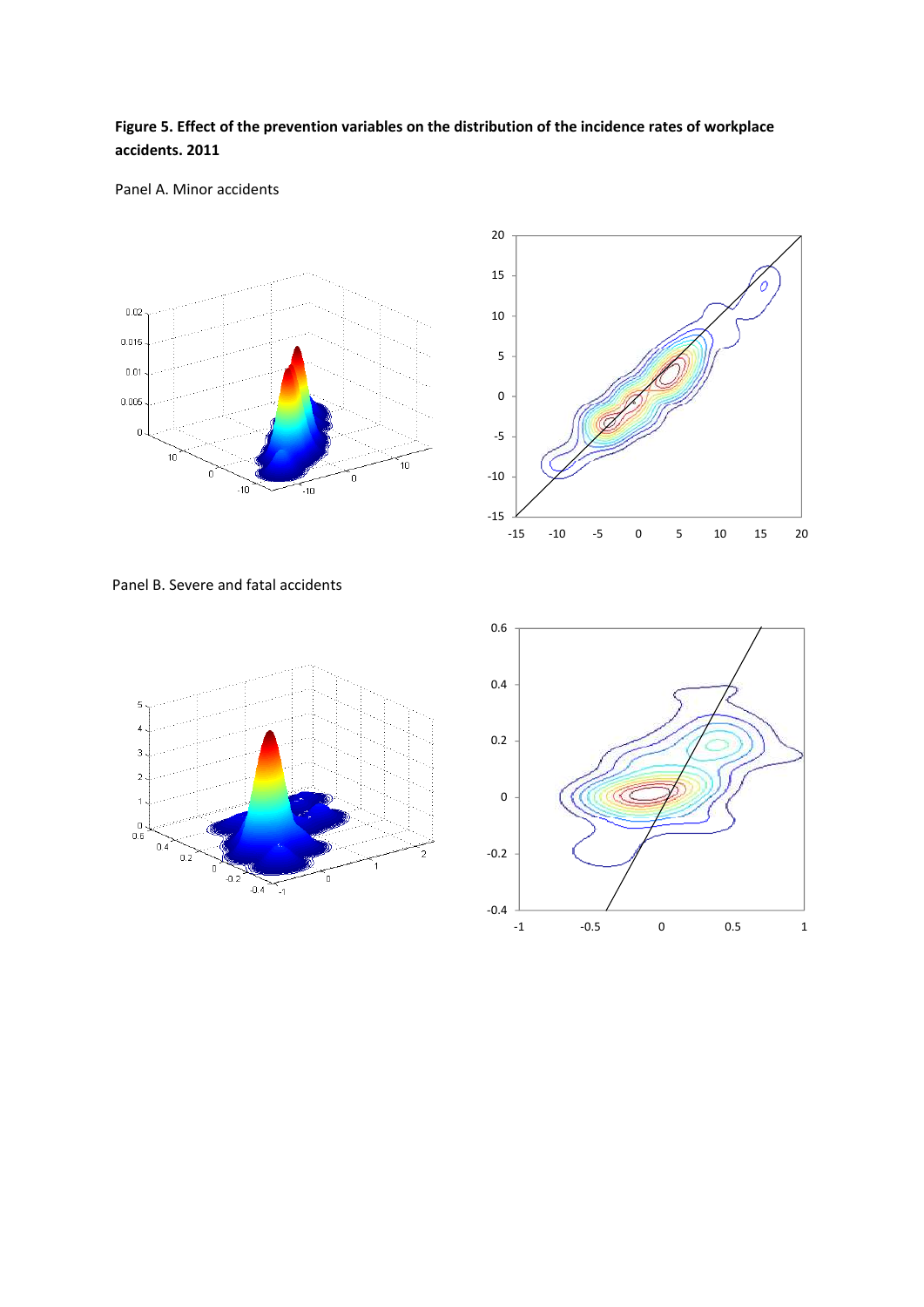## **Figure 6. Effect of the labour market variables on the distribution of the incidence rates of workplace accidents. 2011**

#### Panel A. Minor accidents



![](_page_23_Figure_3.jpeg)

Panel B. Severe and fatal accidents

![](_page_23_Figure_5.jpeg)

#### **6. Conclusions and policy implications**

This paper has examined, through descriptive statistical techniques, the regional distribution of the incidence of workplace accidents in Spain, as well as its performance over the last two decades. It also has analysed the contribution of government prevention measures and labour market variables in giving rise to spatial differences in the incidence of workplace accidents. The results show the existence of large differential across the Spanish provinces in the incidence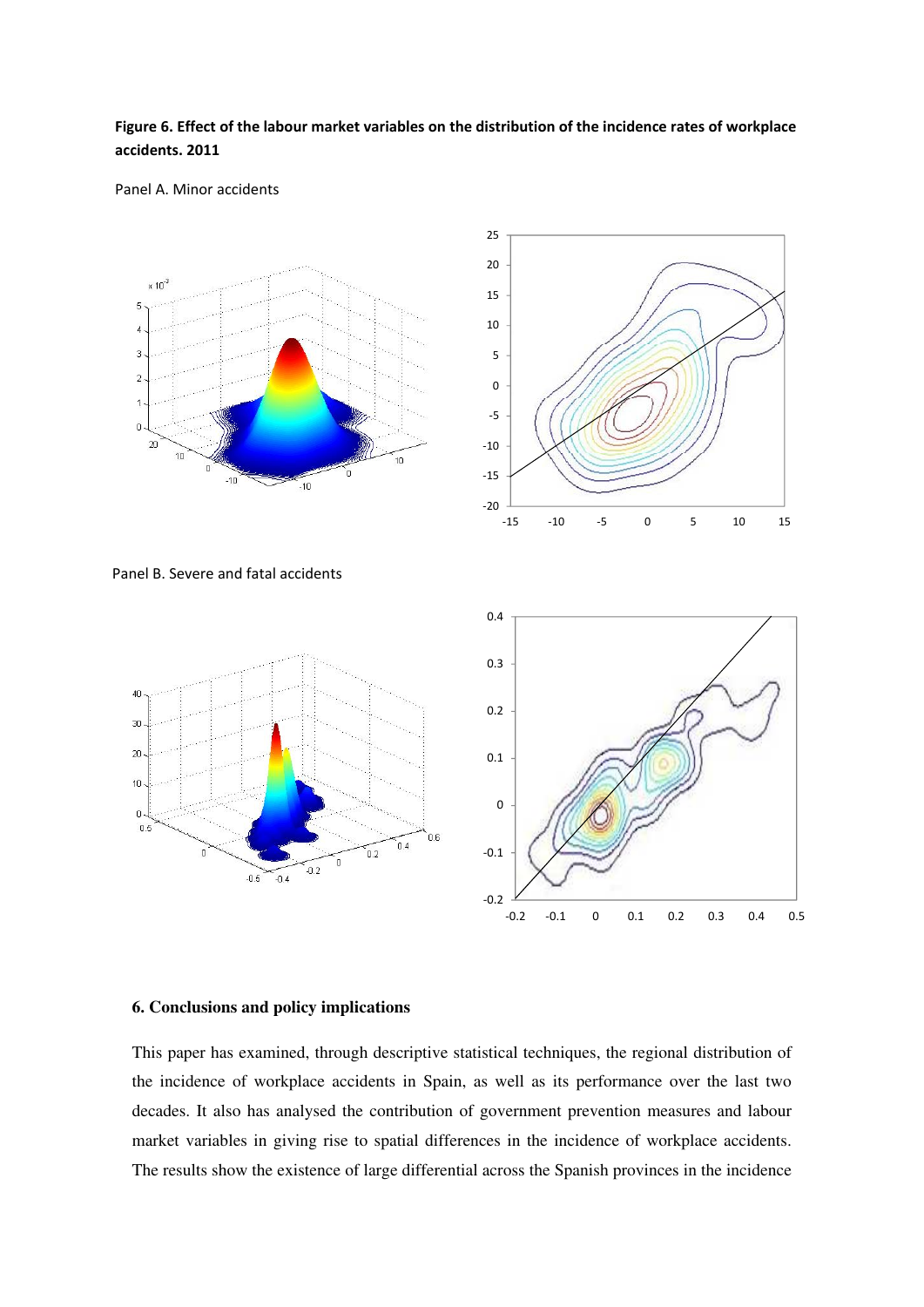of workplace accidents. Moreover, the evolution in the geographical distribution of minor accidents is characterized by convergence to a value just above the national average, while there is a trend towards polarization in two groups of regions as regards incidence rates of severe and fatal accidents.

The econometric analysis carried out in this paper confirms that government prevention measures and labour market variables are jointly significant in explaining the incidence rate of workplace accidents in the Spanish provinces. However, the contribution of the different categories of variables to explain the geographical distribution of workplace accidents differs between minor and severe/fatal accidents. While the large dispersion in the provincial distribution of labour market variables explains most of the observed inequality in the incidence rate of minor accidents, the differences across provinces in the government prevention measures account for a large part of the characteristics of the distribution of severe and fatal accidents.

These results call for a modification of the current framework that would reduce the regional disparities in the intensity of inspection and sanction regimes in order to prevent severe and fatal workplace accidents, those with higher economic and social costs. The Inspectorate of Labour and Social Security plans its interventions according to the objectives fixed by the relevant authorities, which may be at general or territorial level. The establishment of general objectives on the interventions regarding occupational health and safety that may be incorporated in the territorial programmes would take into account the current regional imbalance in the intensity of the inspection and could thus contribute to their reduction. In other words, if the reduction of territorial imbalances in the incidence of severe accidents is defined as a policy target, a clear homogenization in the implementation of prevention and inspection policies is required.

#### **References**

1. Amuedo-Dorantes, C. 2002. "Work safety in the context of temporary employment: The Spanish experience", in Industrial and Labor Relations Review, Vol. 55, No. 2, pp. 262–272.

2. Bolduc, D.; Fortin, B.; Labrecque, F. and Lanoie, P. 2002. "Workers' compensation, moral hazard and the composition of workplace injuries", in Journal of Human Resources, Vol.37, No. 3, pp. 623-652.

3. Boone, J. and van Ours. 2006. "Are recessions good for workplace safety?", in Journal of Health Economics, Vol. 25, No. 6, pp. 1069-1093.

4. Butler, R.J. and Worrall, J.D. 1991. "Claims reporting and risk bearing moral hazard in workers' compensation", in Journal of Risk and Insurance, No. 63, pp. 191-204.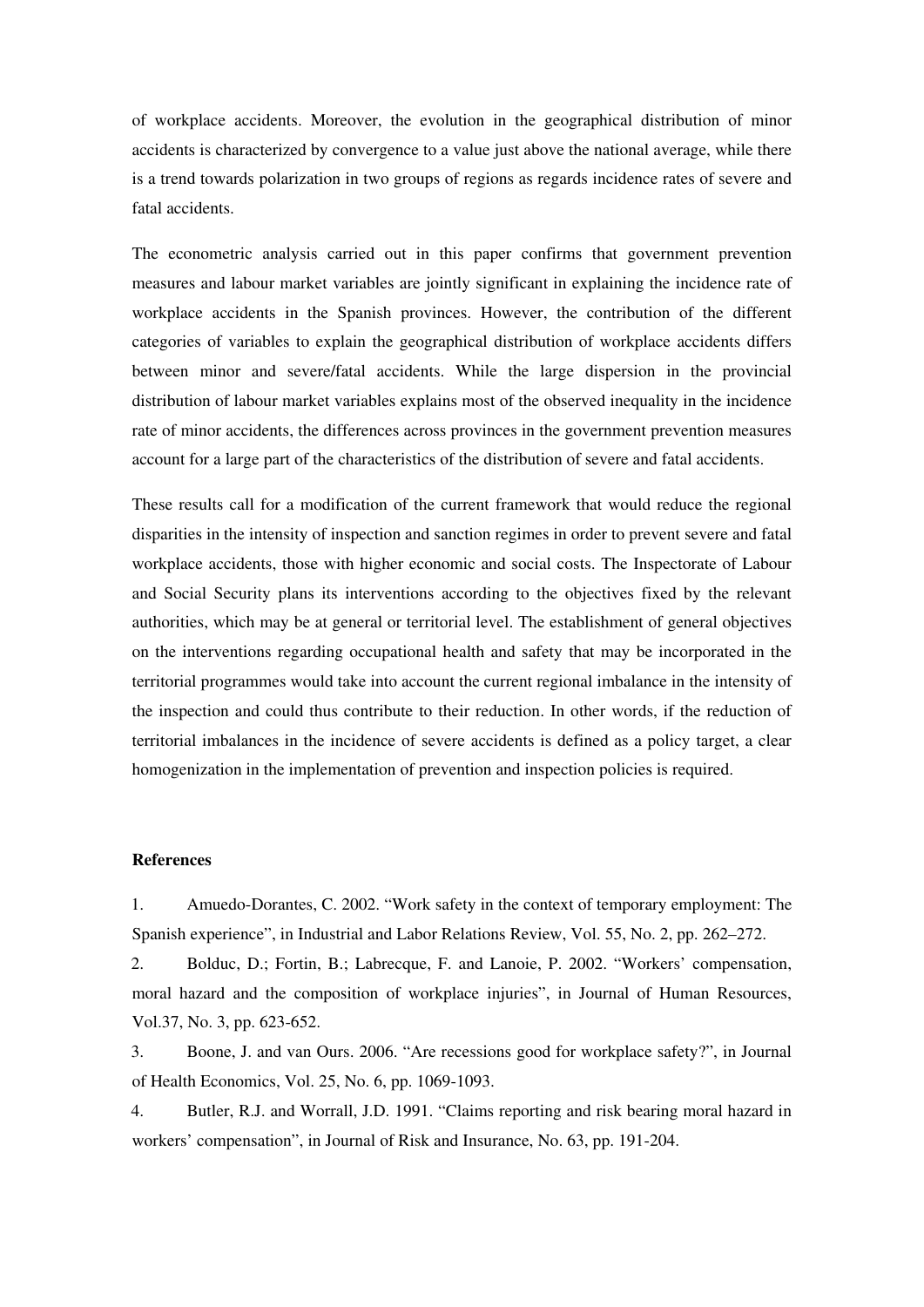5. Butler, R.J.; Durbin, D.L. and Helvacian, N.M. 1996. "Increasing claims for soft tissue injuries in workers' compensation: cost shifting and moral Hazard", in Journal of Risk and Uncertainty, No. 13, pp. 73-87.

6. Corrales Herrero, H.; Martín Román, A.L. and Moral de Blas, A. 2008. "La duración de las bajas por accidente laboral en España: ¿Se justifican las diferencias entre comunidades autónomas?", in Revista de Economía Laboral, No. 5, pp. 73-98.

7. Curington, W.P. 1986. "Safety regulation and workplace injuries", in Southern Economic Journal, No. 53, pp. 51-72.

8. García-Serrano, C., Hernanz, V. and Toharia, L. 2010. "Mind the gap, please! The effect of temporary help agencies on the consequences of work accidents", in Journal of Labor Research, Vol. 31, No. 2, pp. 162-182.

9. Gray, W.B. and Scholz, J.T. 1993. "Does regulatory enforcement work: a panel analysis of OSHA enforcement", in Law and Society Review, No. 27, pp. 177-213.

10. Guadalupe, M. 2003. "The hidden costs of fixed term contracts: the impact on work accidents", in Labour Economics, Vol. 10, No. 3, pp. 339-357.

11. Hernanz, V. and Toharia, L. 2006. "Do Temporary Contracts Increase Work Accidents? A Microeconometric Comparison between Italy and Spain", in Labour, Vol. 20, No. 3, pp. 475- 504.

12. Lanoie, P. 1991. "Occupational safety and health: A problem of double or single moral hazard", in Journal of Risk and Insurance, Vol. 58, No.1, pp. 80-100.

13. Lanoie, P. 1992. "The impact of occupational safety and health regulation on the risk of workplace accidents: Quebec, 1983-87", in The Journal of Human Resources, Vol. 27, No. 4, pp. 643-660.

14. López-Bazo, E.; Del Barrio, T. and Artís, M. 2005. "Geographical distribution of unemployment in Spain", in Regional Studies, Vol. 39, No. 3, pp. 305-318.

15. Martín-Román, A. 2006. "Siniestralidad laboral y ciclo económico: ¿una relación meramente estadística o un fenómeno real?", in Revista del Ministerio de Trabajo y Asuntos Sociales, No. 61, pp.157-171.

16. McCaffrey, D.P. 1983. "An assessment of OSHA's recent effects on injury rates", in Journal of Human Resources, No. 18, pp. 131-146.

17. Pesaran, M.H. 2004. "General diagnostic tests for cross section dependence in panels", in Cambridge Working Papers in Economics, No. 0435, University of Cambridge.

18. Quah, D. 1997. "Empirics for growth and distribution: Stratification, polarization and convergence clubs", in Journal of Economic Growth, Vol.2, pp. 27-59.

19. Silverman, B.W. 1986. Density estimation for statistics and data analysis, Chapman and Hall, London.